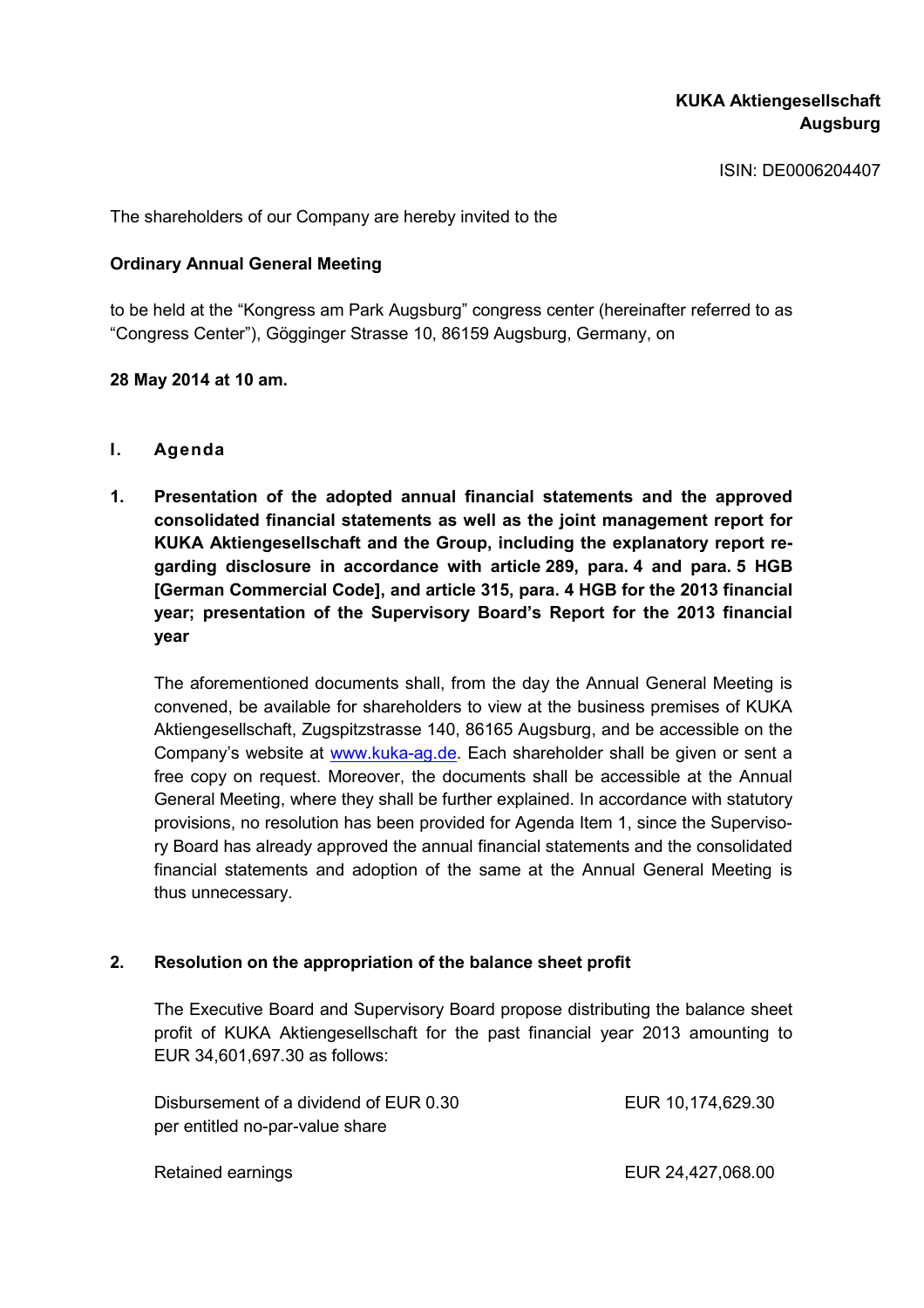As of the time at which the Annual General Meeting was convened, KUKA Aktiengesellschaft did not hold any treasury shares. If the Company does hold treasury shares at the time at which the Annual General Meeting is held, such shares are not entitled to dividends. In this case, an adapted resolution will be submitted for voting at the Annual General Meeting proposing to pay out an unchanged dividend of EUR 0.30 per entitled no-par-value share and increase the retained earnings while reducing the disbursement.

### **3. Resolution on approving the discharge from responsibility of the members of the Executive Board**

The Executive Board and the Supervisory Board propose that the members of the Executive Board be discharged from responsibility for the 2013 financial year.

It is planned that shareholders at the Annual General Meeting shall decide on the discharge from responsibility of each individual member of the Executive Board.

## **4. Resolution on approving the discharge from responsibility of the members of the Supervisory Board**

The Executive Board and the Supervisory Board propose that the members of the Supervisory Board be discharged from responsibility for the 2013 financial year.

It is planned that shareholders at the Annual General Meeting shall decide on the discharge from responsibility of each individual member of the Supervisory Board.

# **5. Resolution on the authorization to purchase and use treasury stock, also with the exception of a tender and subscription right; authorization to cancel acquired treasury stock, also with the reduction of share capital and the rescission of the existing purchase and use authorization**

The Executive Board and Supervisory Board propose the adoption of the following resolution:

- a) The authorization for the acquisition and use of treasury stock granted at the Annual General Meeting of 29 April 2010 and still in force until 28 April 2015 will be rescinded upon the entry into force of the following new authorization.
- b) The Company shall be authorized to acquire treasury stock up to a total amount of 10 percent of share capital existing at the time that this resolution is adopted. The Company may exercise this authorization in whole or partial amounts, once or several times; however, it may also be executed by dependent companies or companies in a majority holding, or through a third par-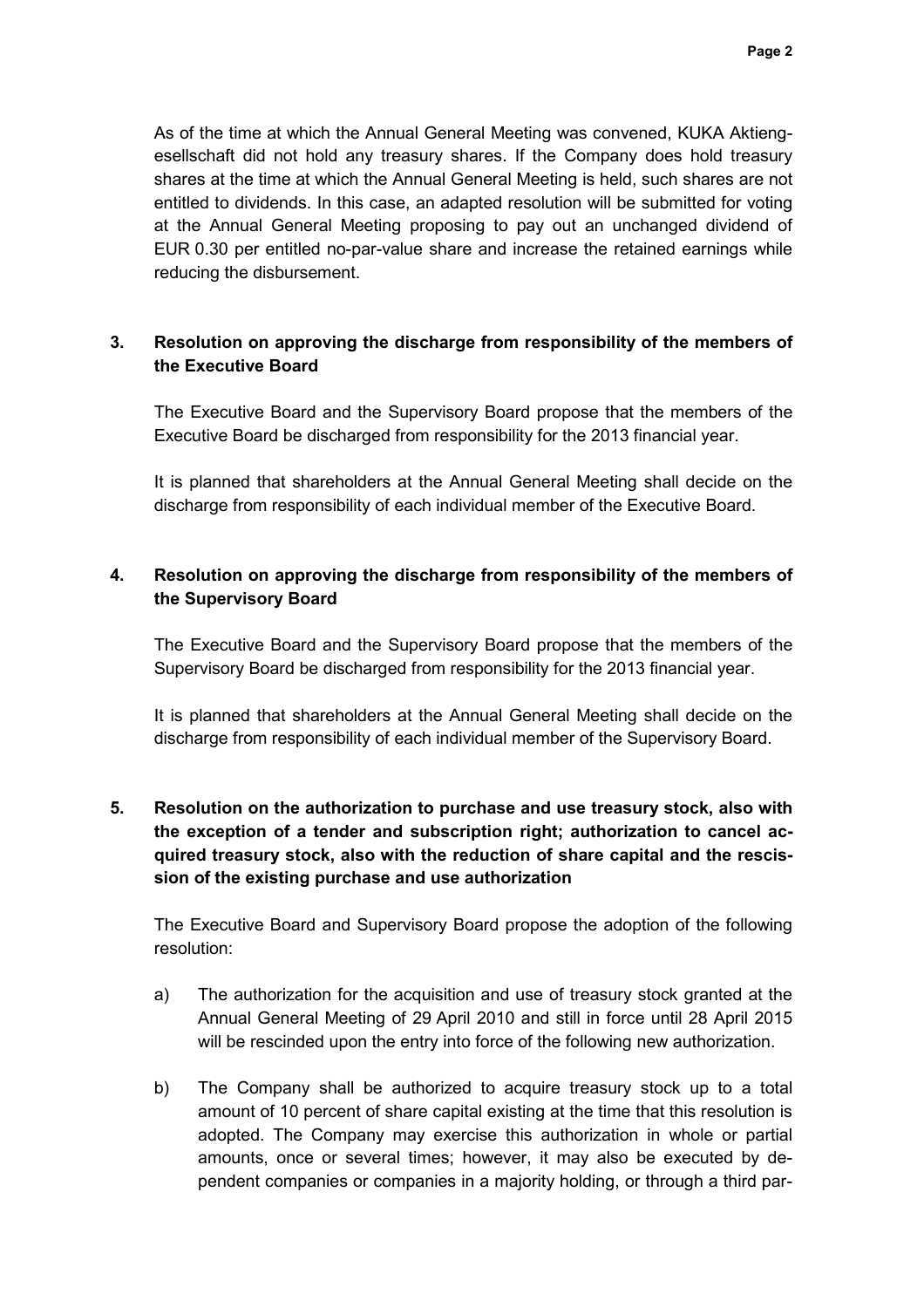ty on behalf of the Company or its dependents. The purchase authorization shall remain effective until 27 May 2019.

- c) The acquisition of treasury stock shall be executed on the open market, or within the framework of a public tender offer by the Company extended to all shareholders. The consideration per share paid by the Company may not exceed or fall short of – by more than 10 percent excluding incidental costs – the average closing price of the shares of the Company in the XETRA trading system of Deutsche Börse AG (or a comparable successor system) on the last five trading days before the purchase of treasury stock or, in the case of a public tender offer, from the eighth to the fourth trading day (each inclusive) before the day of publication of the public tender offer. Should, after announcement of the Company's public tender offer, the market price of the company's shares deviate significantly from the offered purchase price or the limit values of the range of the offered purchase price, then the offer may be adjusted. In this case, the revised amount is determined using the respective quoted price on the last trading day prior to the announcement of the adjustment; the 10 percent limit for exceeding or falling short shall be applied to this amount. To the extent that the total number of the shares tendered by the shareholders for repurchase exceeds the repurchase volume, these must be accepted on a pro rata basis in each case, with a partial exclusion in this connection of any right of the shareholders to tender their shares. Priority may be given to the acceptance of tenders of small lots of up to 100 Company shares per Company shareholder, with a partial exclusion in this connection of any right of the shareholders to tender their shares. Rounding according to accounting practices can also be applied in order to avoid fractional shares due to arithmetic calculation. The purchase offer may also include further conditions.
- d) Regarding treasury stock acquired on the basis of this authorization and authorizations granted at an earlier time, subject to the approval of the Supervisory Board and the exclusion of the subscription rights of the shareholders, the Executive Board shall be authorized:
	- (1) to dispose of the acquired treasury stock to third parties in connection with company mergers or the acquisition of companies, or parts of companies, or participations in companies, or other assets (including payables owed by the Company to third parties);
	- (2) to dispose of the acquired treasury stock by means other than the open market or tender offer to all shareholders, if the shares are sold for cash at a price that is not substantially lower than the quoted stock market price of Company shares at the time of the sale.

However, this authorization shall only be effective subject to the proviso that the shares sold subject to the exclusion of the subscription rights according to article 186, para. 3, sentence 4 of the German Stock Cor-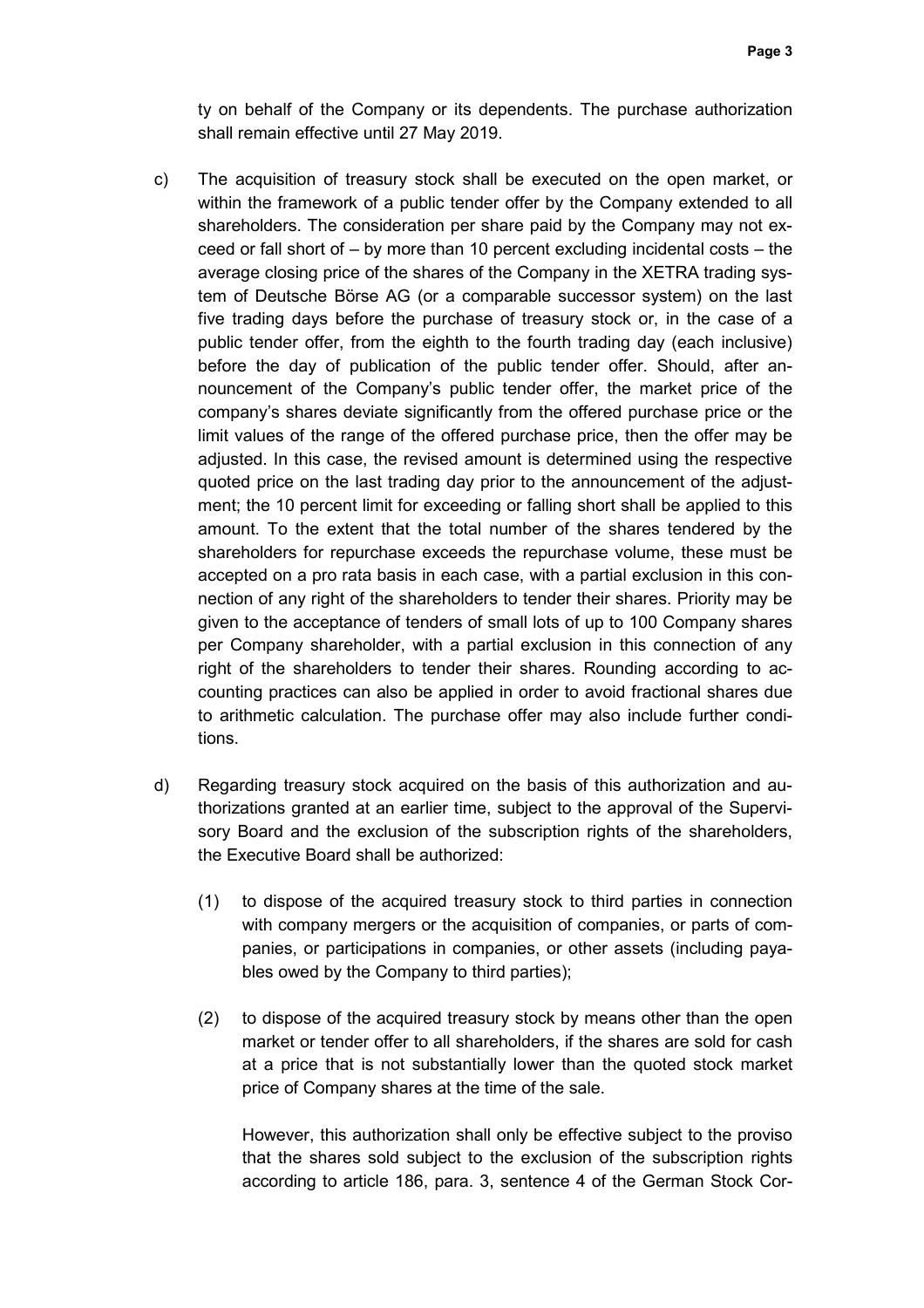poration Act (AktG) may not, in total, exceed 10 percent of the share capital, and in fact do not do so either on the date that this authorization becomes effective or on the date on which it is exercised. Shares to be counted against this limit of 10 percent include those shares

- (a) that were issued in order to service warrant or convertible bonds, participation rights or participating bonds or a combination of these instruments, provided that these instruments were issued on the basis of an authorization granted at this Annual General Meeting according to the appropriate application of article 186, para. 4, sentence 4 of the German Stock Corporation Act (AktG);
- (b) that are issued by exercising an authorization to issue new shares under exclusion of subscription rights using authorized capital that is in effect at the date on which this authorization becomes effective or an authorization granted at this Annual General Meeting pursuant to article 186, para. 3, sentence 4 of the German Stock Corporation Act (AktG);
- (3) to use the acquired treasury stock in order to introduce the Company's shares on foreign stock exchanges on which they were previously not approved for trading;
- e) Treasury stock acquired on the basis of this authorization and authorizations granted at an earlier time may be canceled without requiring a further resolution at the Annual General Meeting for the cancelation. Cancelation leads to the reduction of share capital. However, cancelation can also take place by means of a simplified process without the reduction of share capital by adjusting the proportionate amount of share capital of the remaining shares according to article 8, para. 3 of the German Stock Corporation Act (AktG). The Executive Board is in this case authorized to change the disclosure of the number of shares in the Articles of Association accordingly.
- f) This authorization for the acquisition of treasury stock, as well as the resale or cancelation of such shares, may be used once or several times, in whole or in part.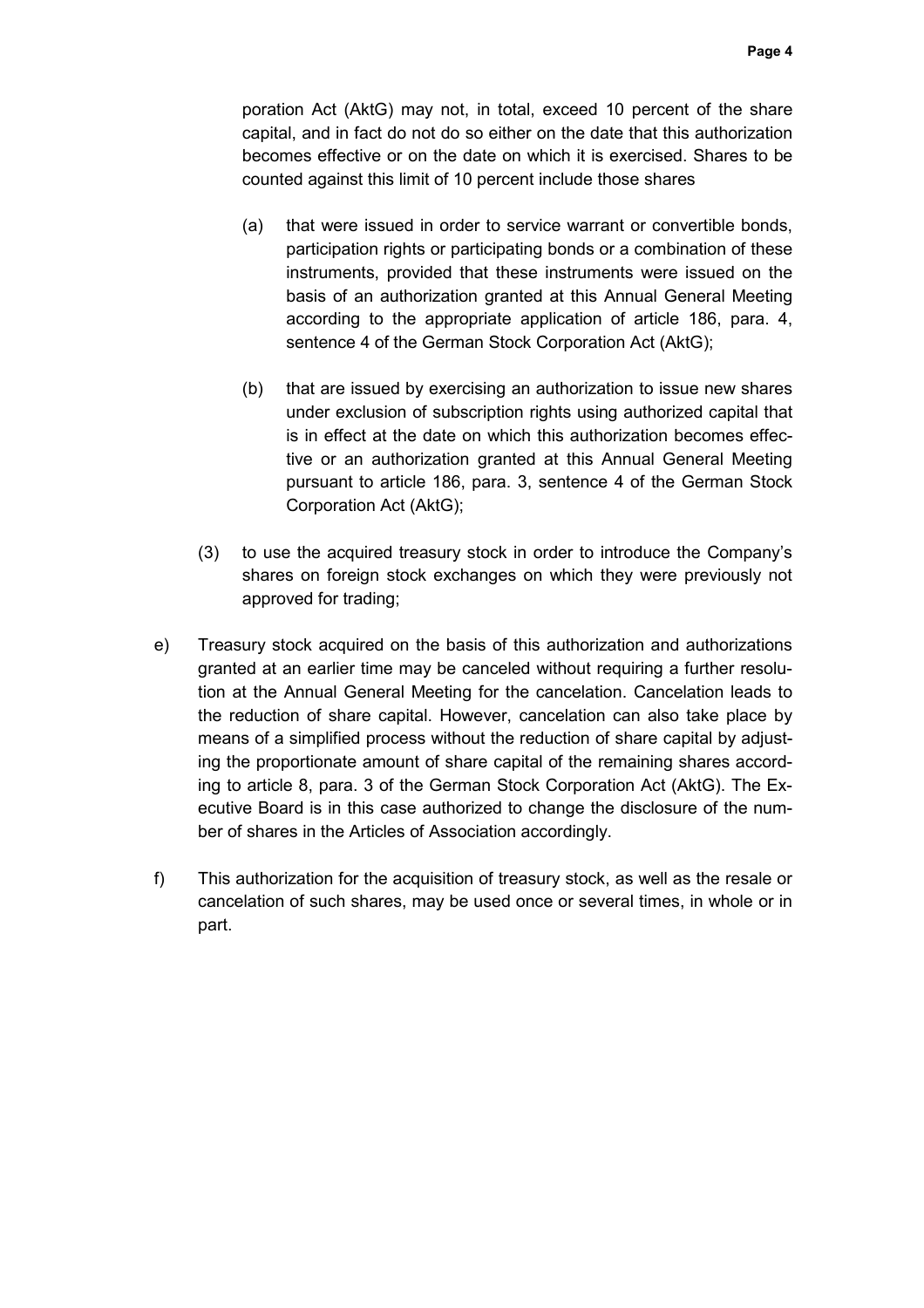- **6. Resolution on the partial cancelation of existing 2013 conditional capital and the partial cancelation of the existing authorization to issue bonds (2013 authorization), as well as resolution on the authorization to issue warrant and/or convertible bonds, participating bonds and participation rights (or combinations of these instruments) and to exclude subscription rights in addition to simultaneously authorizing new 2014 conditional capital and the associated amendments to the Articles of Association**
	- **a) Resolution on the partial cancelation of the existing 2013 conditional capital and partial cancelation of the existing authorization to issue bonds (2013 authorization) and the associated amendments to the Articles of Association**

Through resolution, the Annual General Meeting held on 5 June 2013 authorized conditional capital totaling up to EUR 39,933,545.60 by issuing up to 15,359,056 new no-par-value shares (2013 conditional capital).

At the same time, subject to approval by the Supervisory Board, the Annual General Meeting of 5 June 2013 authorized the Executive Board to issue once or several times ordinary bearer or registered warrant bonds and/or convertible bonds, participating bonds and participation rights or a combination of these instruments (jointly referred to as "bonds") up until 4 June 2018 for a total nominal amount of up to EUR 600,000,000.00 with or without a fixed maturity date and to grant or impose upon holders or creditors of the bonds option or conversion rights or option or conversion obligations in respect of nopar-value shares of KUKA Aktiengesellschaft with a pro rata amount of share capital of up to EUR 39,933,545.60 as further required by the conditions of the bonds.

In partial exercise of this authorization, on 26 July 2013, KUKA Aktiengesellschaft issued (further) convertible bonds with a nominal total value of EUR 91,200,000.00 by way of a private placement. The convertible bond issued on 26 July 2013 thus constitutes an increase in the convertible bond issued on 12 February 2013 with a nominal total value of EUR 58,800,000.00. With the exception of the issue price, the two bonds have the same structure and constitute a single bond (with a nominal total value of EUR 150,000,000.00); they have the same International Securities Identification Number (ISIN DE000A1R09V9) and are traded in the Regulated Unofficial Market of the Frankfurt Stock Exchange.

The issuing of the convertible bonds on 12 February 2013 results in an obligation in favor of bondholders at any time during the exercise period to convert into no-par-value shares of KUKA Aktiengesellschaft, according to conversion rights, all bonds with a nominal value of EUR 100,000.00 in their entirety and not partially, at the current conversion price of EUR 36.8067 per share and with a pro rata amount of share capital equal to EUR 2.60 each. Pursuant to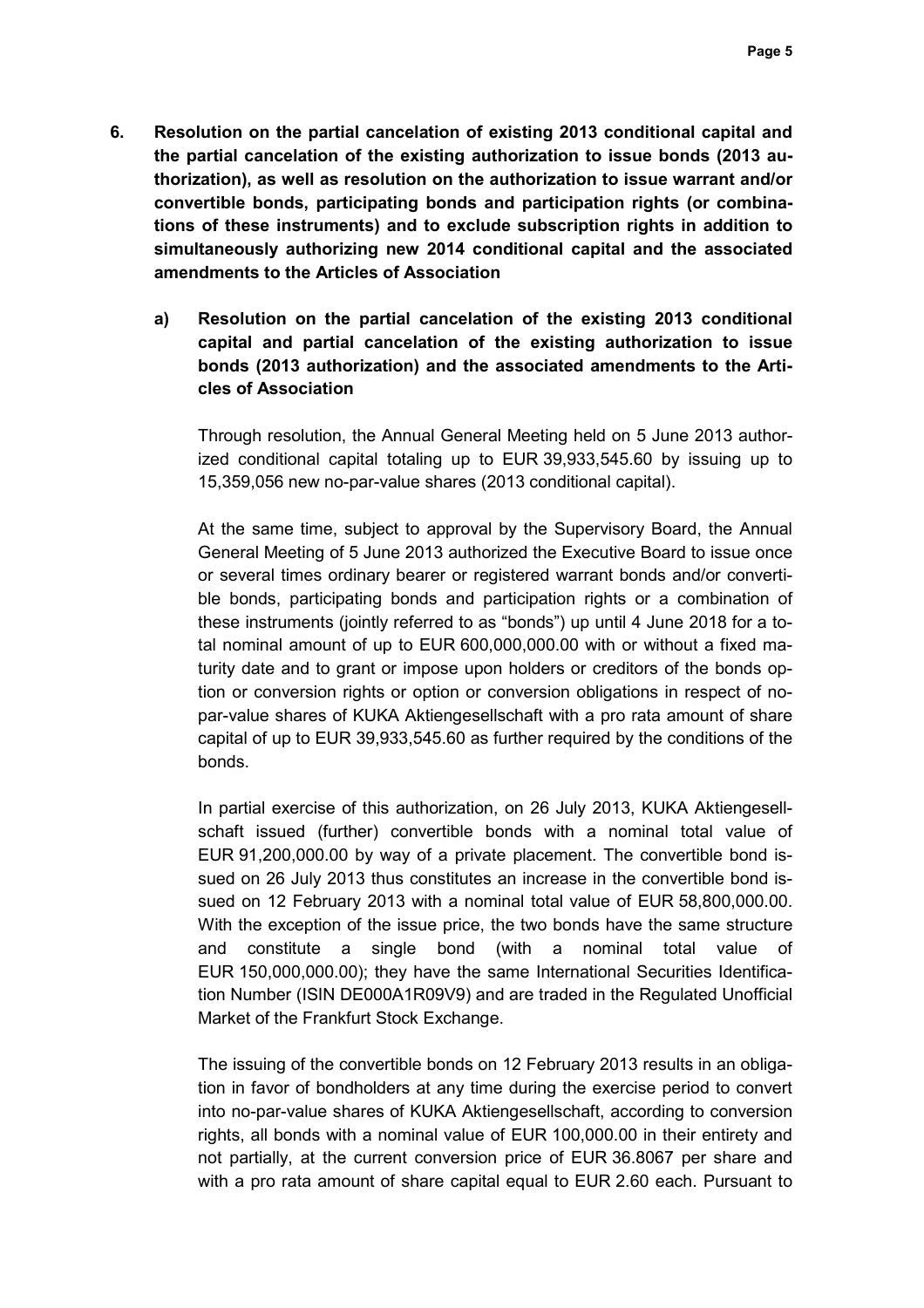article 4, para. 6 of the Articles of Association, the 2010 conditional capital of up to EUR 4,156,513.40, divided into up to 1,598,659 no-par-value shares, is available to service the convertible bonds – subject to the anti-dilution provisions of the bond conditions.

The issuing of the convertible bonds on 26 July 2013 results in a (further) obligation in favor of bondholders at any time during the exercise period to convert into no-par-value shares of KUKA Aktiengesellschaft, according to conversion rights, all bonds with a nominal value of EUR 100,000.00 in their entirety and not partially, at the current conversion price of EUR 36.8067 per share and with a pro rata amount of share capital equal to EUR 2.60 each. If all holders of the convertible bonds issued on 26 July 2013 exercise their conversion right, the capital of the Company will be increased by EUR 6,442,303.40 through the issue of currently 2,477,809 new shares with a pro rata amount of share capital equal to EUR 2.60 each – subject to the antidilution provisions of the bond conditions.

To serve the convertible bonds issued on 26 July 2013, a maximum total of 2,479,553 no-par-value shares with a conditional capital of EUR 6,446,837.80 are available. In light of the intention to cancel the 2013 authorization by way of subsequent resolution and the circumstance that no additional bonds can thus be issued after this time, the existing conditional capital must only be maintained in the amount of EUR 6,446,837.80 to collateralize the conversion rights for the convertible bond issued on 26 July 2013. The 2013 conditional capital can therefore be canceled in the amount of EUR 33,486,707.80 and the Articles of Association amended accordingly.

The Executive Board and Supervisory Board propose to resolve the following:

- (1) The resolution of the Annual General Meeting held on 5 June 2013 regarding the establishment of conditional capital totaling EUR 39,933,545.60 is canceled effective from the time at which the new 2014 conditional capital pursuant to Agenda Item 6. b) is registered, to the extent that only a partial amount of the existing conditional capital remains, totaling EUR 6,446,837.80.
- (2) Article 4, para. 7 of the Company's Articles of Association is reformulated as follows:

"The share capital is conditionally increased by up to EUR 6,446,837.80, divided into up to 2,479,553 no-par-value shares (2013 conditional capital). The conditional capital increase will only be carried out to the extent that the holders of the convertible bonds issued on 26 July 2013 in exchange for cash exercise their conversion right in accordance with the bond conditions. The new shares will be issued at the conversion price applicable under the specific bond conditions. The new shares participate in profits as of the beginning of the financial year in which they are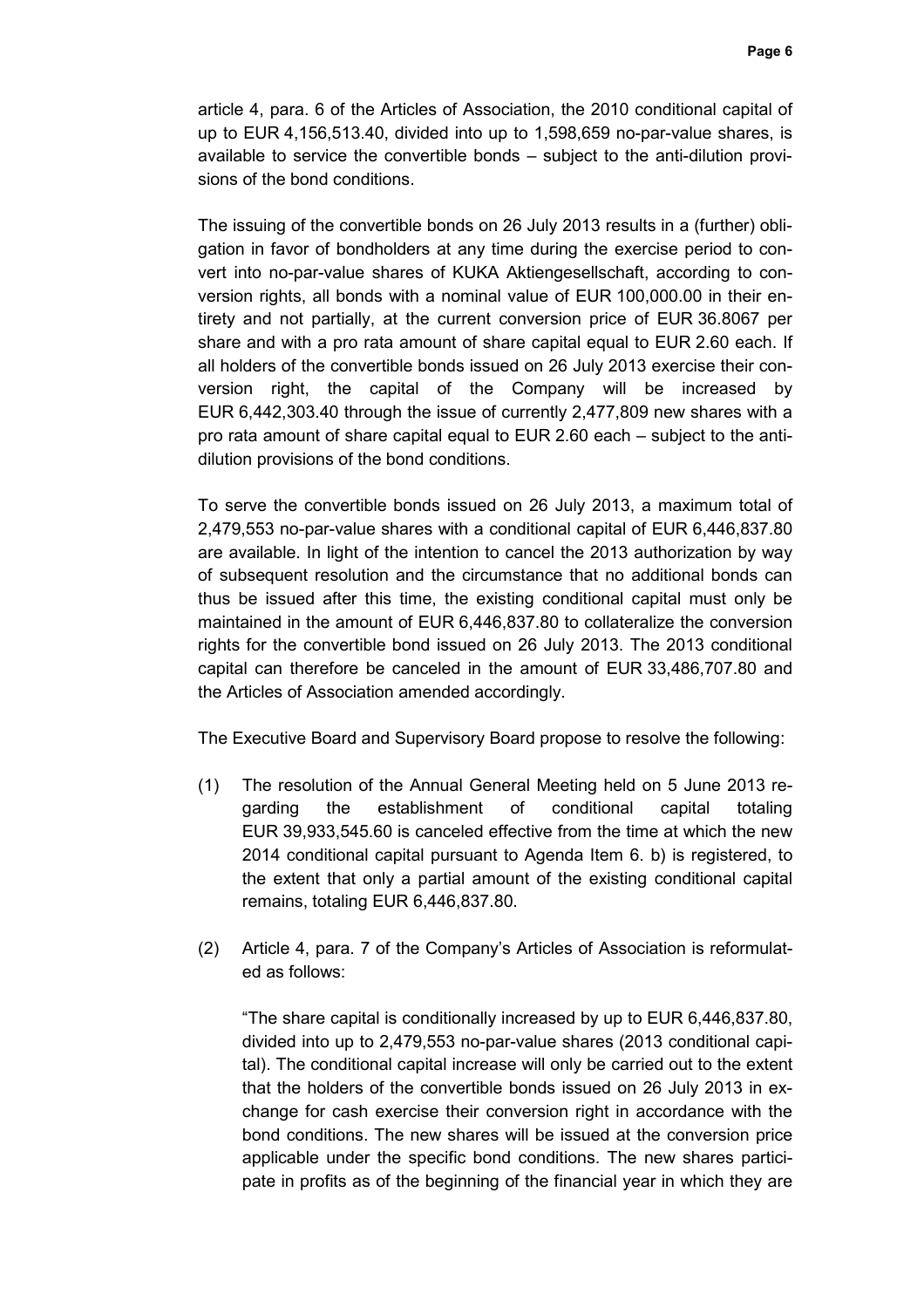issued, however not for past financial years, even if no profits have yet been disbursed for these years. The Executive Board is authorized, subject to approval by the Supervisory Board, to define the further details of execution of the conditional capital increase."

- (3) The Supervisory Board is authorized to amend the wording of paragraphs 1 and 7 of article 4 of the Articles of Association as per the respective issue of shares offered under the stock option plan and all other associated amendments to the Articles of Association that only affect the wording. The same applies in the event that the conditional capital has not been utilized after expiry of the deadlines for exercising the conversion right in connection with the convertible bonds issued on 26 July 2013.
- (4) To ensure that the partial cancelation of the existing conditional capital does not become effective without the new 2013 conditional capital as per Agenda Item 6. b) taking its place in part, the Executive Board is instructed to submit for entry in the commercial register the amendment of article 4, para. 7 of the Articles of Association in accordance with the new wording, as authorized above, subject to the proviso that the amendment should only be registered if the new 2014 conditional capital of EUR 33,486,707.80 is entered simultaneously.
- (5) The authorization granted on 5 June 2013 to the Executive Board to issue warrant bonds and/or convertible bonds, participation rights, participating bonds or a combination of these instruments will be canceled upon registration of the amendment to the Articles of Association proposed as per Agenda Item 6. b) (2), to the extent that the authorization has not been exercised in the form of the convertible bond issue on 26 July 2013.
- **b) Resolution on the authorization to issue warrant bonds or convertible bonds, participating bonds and participation rights (or a combination of these instruments) and to exclude subscription rights in addition to simultaneously authorizing new 2014 conditional capital and the associated amendments to the Articles of Association**

A new authorization to issue warrant bonds, convertible bonds, participating bonds and participation rights (or a combination of these instruments) – also with exclusion of subscription rights – is to be granted and new 2014 conditional capital established, as well as amending the Company's Articles of Association accordingly.

The Executive Board and Supervisory Board propose to resolve the following: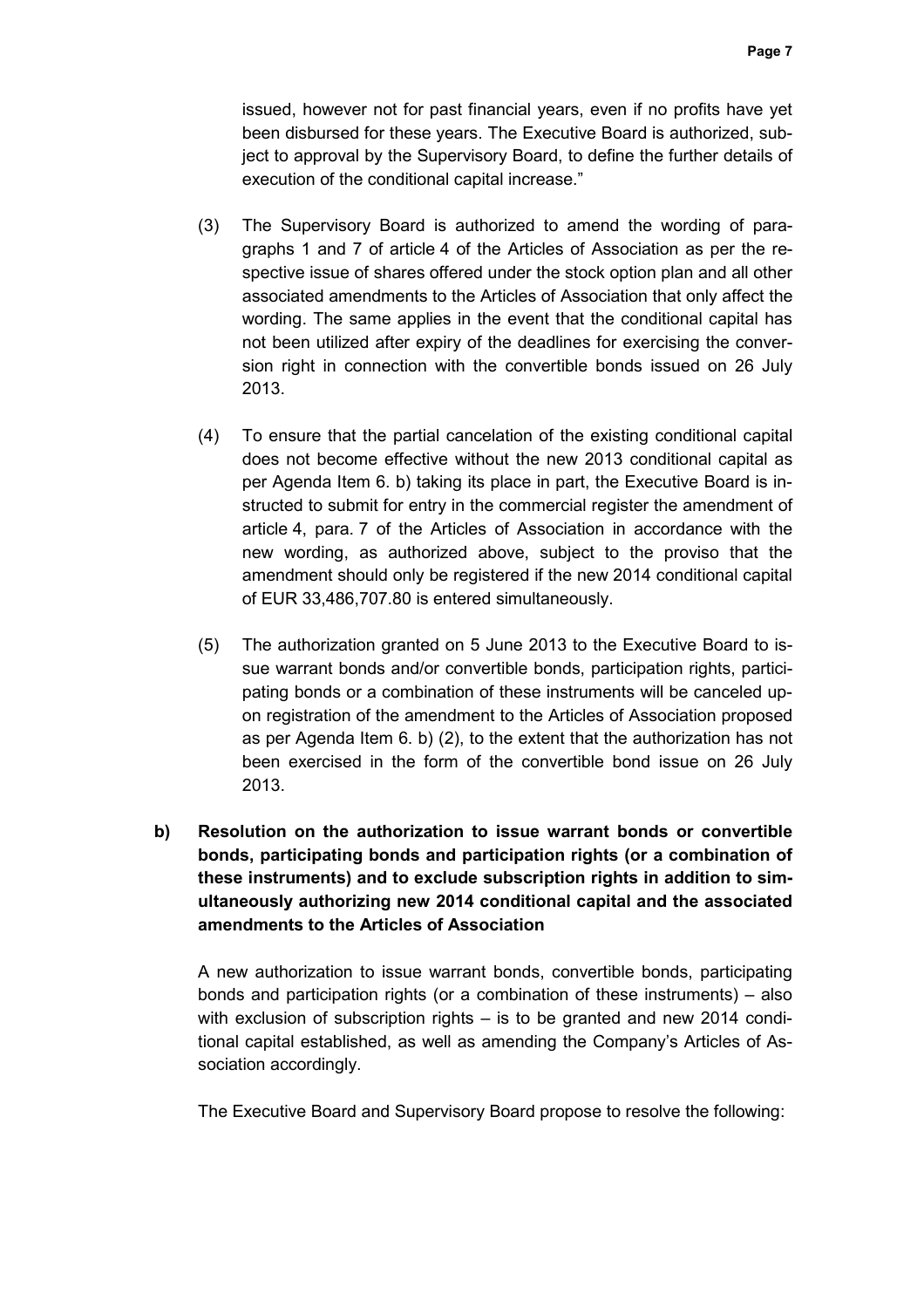- **(1) Authorization to issue warrant bonds, convertible bonds, participating bonds and participation rights (or combinations of these instruments) and to exclude subscription rights** 
	- *(a) Authorization period and nominal amount*

Subject to approval by the Supervisory Board, the Executive Board is authorized to issue once or several times ordinary bearer or registered warrant bonds or convertible bonds, participating bonds and participation rights or combinations of these instruments (jointly referred to as "bonds") up until 27 May 2019 for a total nominal amount of up to EUR 600,000,000.00 with or without a fixed maturity date and to grant or impose upon holders or creditors of the bonds option or conversion rights or option or conversion obligations in respect of no-par-value shares of KUKA Aktiengesellschaft with a pro rata amount of share capital of up to EUR 33,486,707.80 as further required by the conditions of the bonds.

Other than in euro, the bonds may be issued in the legal tender of an OECD country, up to the equivalent euro amount. They may also be issued by one of KUKA Aktiengesellschaft's dependent Group companies. In such case the Executive Board is authorized, subject to approval by the Supervisory Board, to guarantee the bonds for KUKA Aktiengesellschaft and to grant or impose upon the holders or creditors option or conversion rights or obligations in respect of no-par-value shares of KUKA Aktiengesellschaft.

#### *(b) Subscription rights and exclusion of subscription rights*

As a basic principle, the shareholders shall be offered the opportunity to subscribe to the bonds. To the extent shareholders are not granted direct access to the bonds, shareholders shall be granted their statutory subscription rights via the financial institution or the consortium of financial institutions issuing the bonds, which are obligated to offer the bonds to the shareholders. If the bonds are issued by a dependent Group company, KUKA Aktiengesellschaft shall ensure that the statutory subscription rights for KUKA Aktiengesellschaft shareholders are granted in accordance with the above sentence.

Subject to approval by the Supervisory Board, however, the Executive Board is authorized to exclude the statutory subscription rights of shareholders in the following cases: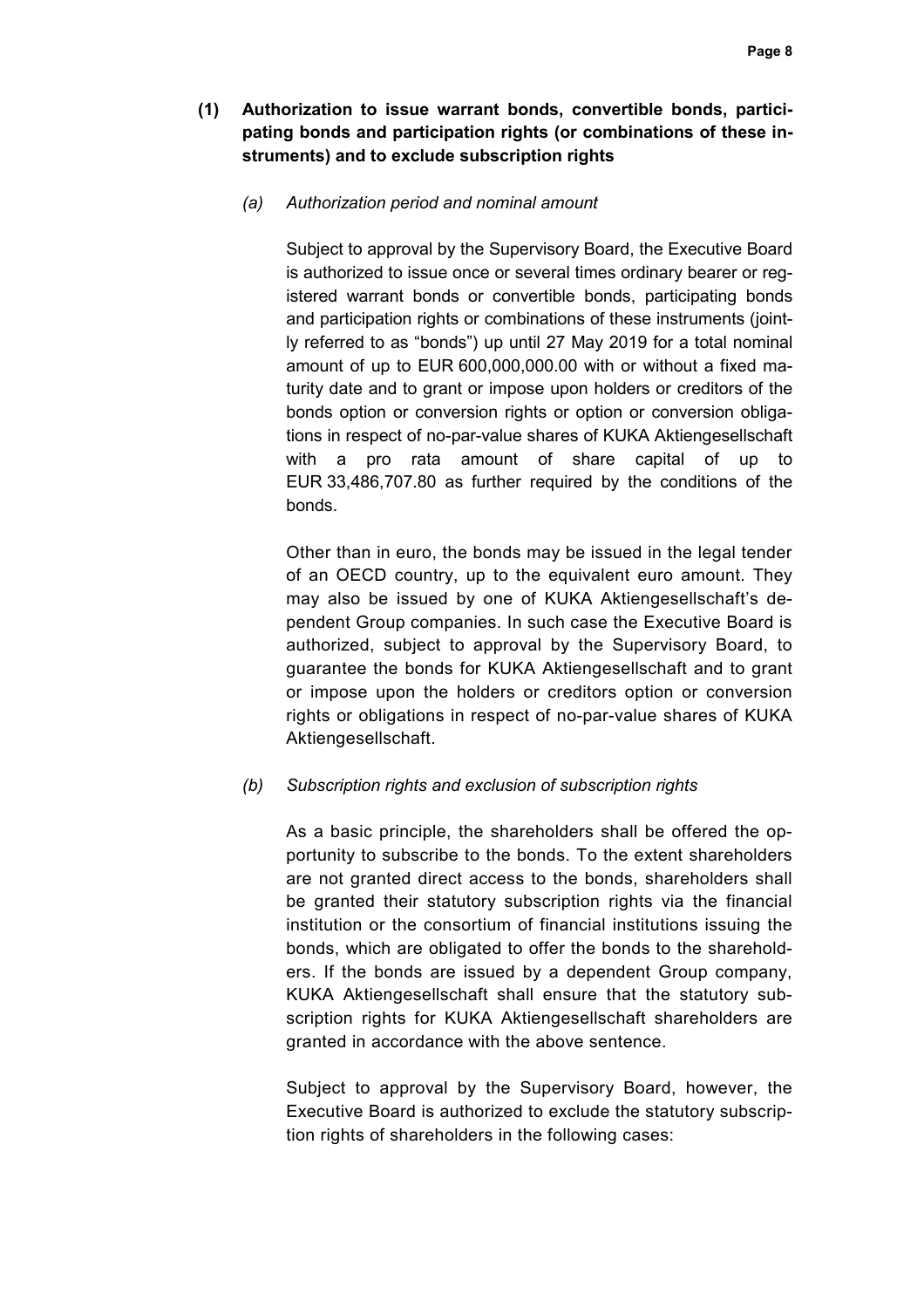- fractional amounts arising as a result of the subscription ratio;
- to the extent necessary to be able to grant holders of previously issued option or conversion rights or obligations a subscription right to the extent to which they would be entitled after exercising their option or conversion rights or fulfilling their option or conversion obligations as shareholders;
	- to the extent that bonds with option or conversion rights or obligations are sold for cash, and the Executive Board, after a diligent analysis, concludes that the issue price of the bond is not substantially less than the hypothetical market value established using recognized principles, especially of financial mathematics. However this authorization to exclude the subscription right only applies for bonds with option or conversion rights or obligations in respect of shares with a pro rata amount of share capital that may not exceed 10 percent of share capital, neither on the date this authorization becomes effective nor on the date of exercising the existing authorization, if this value is lower. Treasury shares sold during the term of this authorization pursuant to article 186, para. 3, sentence 4 AktG to issue bonds with option and or conversion rights or obligations under exclusion of subscription rights pursuant to article 71, no. 8, sentence 5 in conjunction with article 186, para. 3, sentence 4 AktG count towards this 10 percent threshold. Furthermore, shares issued during the term of this authorization pursuant to article 186, para. 3, sentence 4 AktG to issue bonds with option and/or conversion rights or obligations from authorized capital under exclusion of subscription rights pursuant to article 186, para. 3, sentence 4 AktG also count towards the aforementioned 10 percent threshold.

To the extent that participation rights or participating bonds are issued without conversion rights/obligations or option rights/obligations, the Executive Board is authorized, subject to approval by the Supervisory Board, to exclude shareholder rights entirely, if these participation rights or participating bonds are endowed with obligation-like instruments; i.e. they do not confer membership rights in KUKA Aktiengesellschaft, nor grant any share of the proceeds of liquidation, and the interest rate is not calculated on the basis of total annual net earnings, retained earnings or dividends. Furthermore, in such case the interest rate and issue price of the participation rights or partic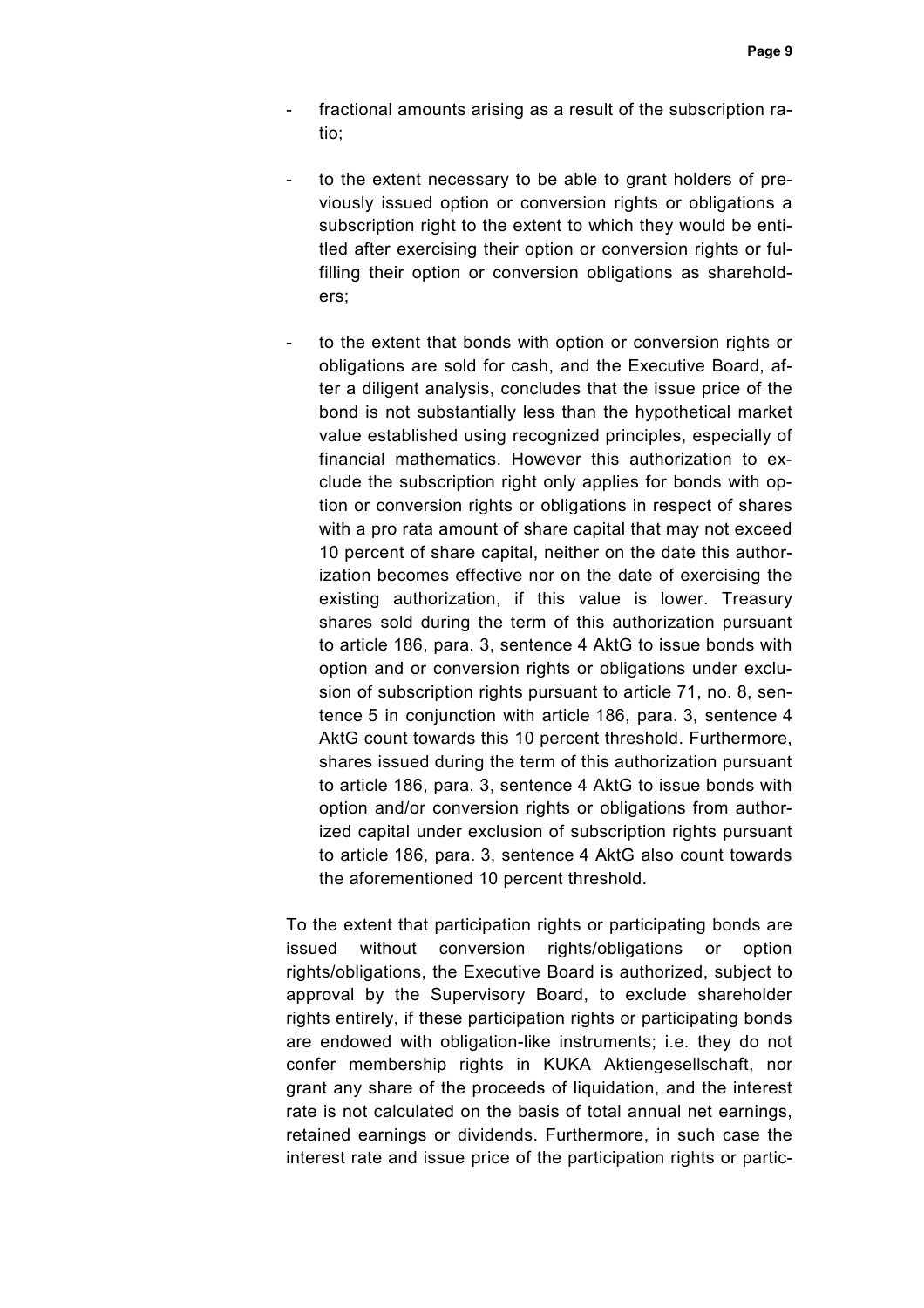ipating bonds shall correspond to actual market conditions at the time of issue.

*(c) Option and conversion rights* 

The bonds will be split into partial bonds.

When warrant bonds are issued, each partial bond includes one or more warrants, entitling the holder to acquire no-par-value shares of KUKA Aktiengesellschaft according to the terms and conditions stipulated by the Executive Board. For warrant bonds issued in euro by KUKA Aktiengesellschaft, the terms and conditions of the options can stipulate that the option price can also be paid by transferring partial bonds and if applicable, by a cash payment. The pro rata amount of share capital of the shares allocated to each partial bond shall not exceed the face value of the partial bond. To the extent that fractional shares arise, it can be stipulated that the fractional shares can be added together and, possibly through supplementary payment, used to purchase whole shares in accordance with the terms and conditions of the options or bonds. The same applies if warrants are attached to a participation right or participating bond.

In the case of issuing convertible bonds, for bearer bonds, the holders or creditors of the partial bonds shall receive the right to convert their partial bonds, subject to the terms and conditions of the convertible bonds stipulated by the Executive Board, into no-par-value shares of KUKA Aktiengesellschaft. The conversion ratio is calculated by dividing the face value or the issue price less than the face value of a partial bond by the fixed conversion price for one no-par-value share of KUKA Aktiengesellschaft and can be rounded up or down to a whole number. Furthermore, a cash payment and consolidation or compensation for non-convertible fractions can be defined. The bond conditions may also provide for a variable conversion ratio and definition of the conversion price (subject to the following minimum price definition) within a prescribed bandwidth dependent upon the market price performance of KUKA Aktiengesellschaft shares during the term of the bond. The same applies if the conversion right relates to a participation right or participating bond.

#### *(d) Option or conversion price*

The option or conversion price to be defined in each case for a no-par-value share of KUKA Aktiengesellschaft must, with the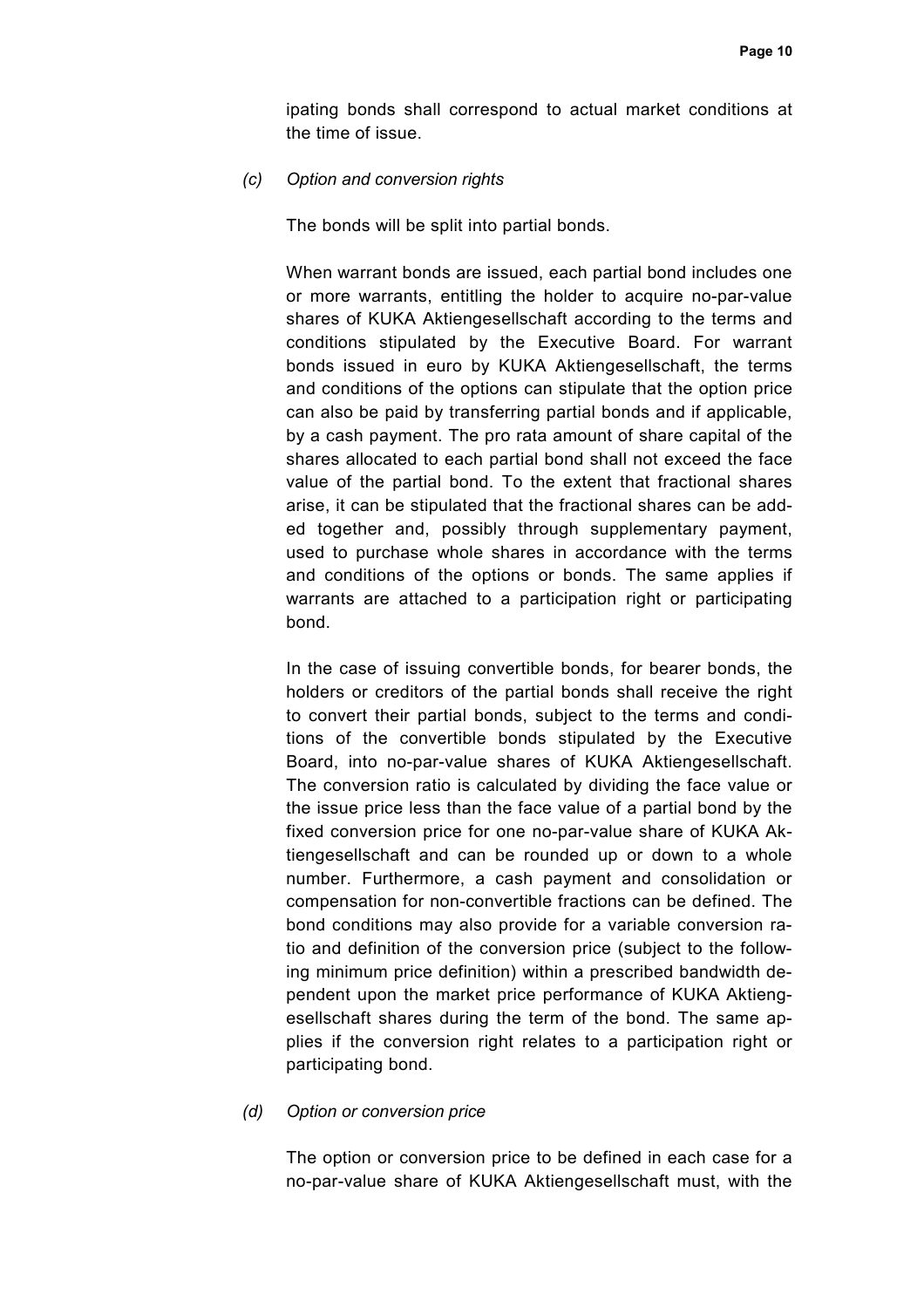exception of cases in which the option or conversion obligation or a stock delivery right is provided, be at least 80 percent of the average closing price, weighted by volume, of the no-parvalue shares of KUKA Aktiengesellschaft trading electronically on the Frankfurt stock exchange in the last 10 trading days prior to the day of the resolution by the Executive Board regarding the issue of the bond, to which are attached option or conversion rights or obligations, or  $-$  for the case of granting a subscription right – at least 80 percent of the average stock market price, weighted by volume, of KUKA Aktiengesellschaft shares trading electronically on the Frankfurt stock exchange during the term of the subscription rights, minus the number of days of the subscription right term required to announce the option or conversion price pursuant to article 186, para. 2, sentence 2 AktG in a timely fashion. Article 9, para. 1 AktG and article 199 AktG are unaffected.

 Notwithstanding article 9, para. 1 AktG, for bonds with option or conversion rights or obligations, the option or conversion price may be reduced as a result of an anti-dilution clause as per the terms and conditions if KUKA Aktiengesellschaft, during the term to maturity of the option or conversion rights, (i) increases share capital using the Company's own resources, or (ii) increases share capital by granting its shareholders an exclusive subscription right, or sells treasury shares, or (iii) issues, grants or guarantees additional bonds with option or conversion rights or obligations and grants its shareholders an exclusive subscription right, and in cases (i) to (iii) where holders of existing option or conversion rights or obligations are not granted a subscription right thereto, to the extent to which they would be entitled after exercising their option or conversion rights or fulfilling their option or conversion obligations. The reduction in the option or conversion price may also be realized by way of a cash payment upon exercising the option or conversion right or fulfilling the option or conversion obligation. Furthermore, the conditions of a bond that has option or conversion rights or obligations attached may include provisions for amending the option or conversion rights or option or conversion obligations in the event of a capital decrease or other extraordinary measure or event that may result in a dilution of the value of the option or conversion rights or obligations (e.g. control transferred to third parties). Article 9, para. 1 AktG and article 199 AktG are unaffected.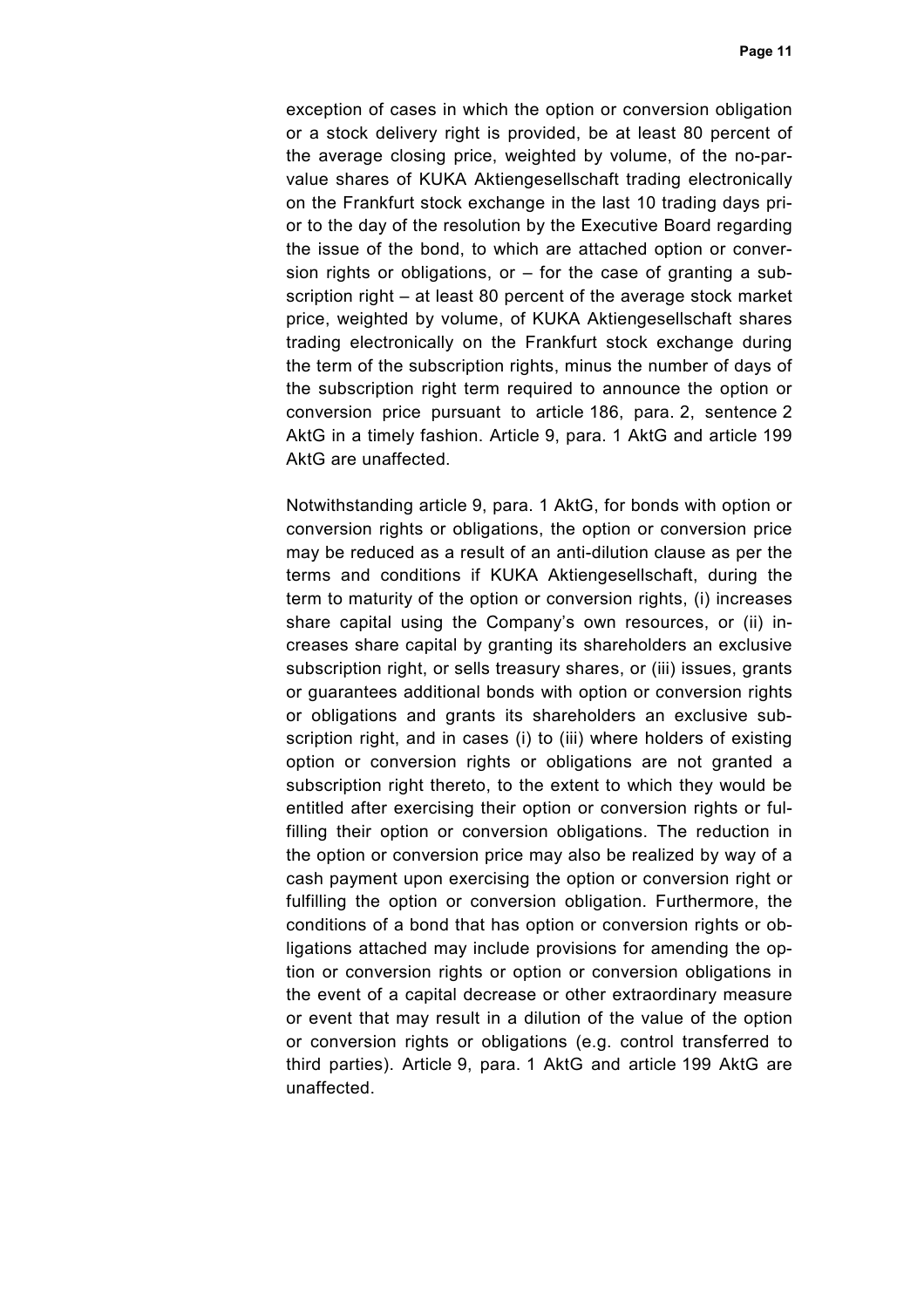#### *(e) Other provisions, including conversion obligations*

The bond conditions can give KUKA Aktiengesellschaft the right to pay a cash sum instead of granting new no-par-value shares in the event of an exercising of conversion rights or options, the amount of which corresponds to the volume-weighted average closing price of KUKA Aktiengesellschaft no-par-value shares trading electronically on the Frankfurt stock exchange, times the number of otherwise deliverable shares, during a term to be defined in the bond conditions. The bond conditions can also give KUKA Aktiengesellschaft the option of converting bonds to which option or conversion rights or obligations are attached into existing shares of KUKA Aktiengesellschaft or some other listed company instead of into new shares from conditional capital, or that the option right can be fulfilled by delivery of such shares or that the option obligation is met by the delivery of such shares.

The bond conditions can also have a provision for a conversion or option obligation at the end of the term (or at some other point in time) or give KUKA Aktiengesellschaft the right to grant no-par-value shares of KUKA Aktiengesellschaft to the holders or creditors in whole or in part instead of paying the cash sum due upon maturity of the bond to which option or conversion rights or obligations are attached (this also covers maturity due to cancelation). In such cases the option or conversion price as per the terms and conditions of the bond can be either at least the aforementioned minimum price or the volume-weighted average closing price of KUKA Aktiengesellschaft no-par-value shares trading electronically on the Frankfurt stock exchange during the 10 trading days prior to the day of maturity or some other defined point in time, even if this average price is less than the aforementioned minimum price (80 percent). The pro rata amount of share capital of the KUKA Aktiengesellschaft no-par-value shares to be issued when converting or exercising an option shall not exceed the face value of the convertible bonds. Article 9, para. 1 in conjunction with article 199, para. 2 AktG shall be observed.

The Executive Board is authorized, subject to approval by the Supervisory Board, to define further details regarding the issue and terms of the bonds, particularly the interest rate, issue price, term to maturity and denomination, anti-dilution provisions, option or conversion period, and to establish the conversion or option price within the aforementioned framework or in agreement with the executive bodies of the KUKA Aktiengesellschaft Group company issuing the warrant or convertible bond.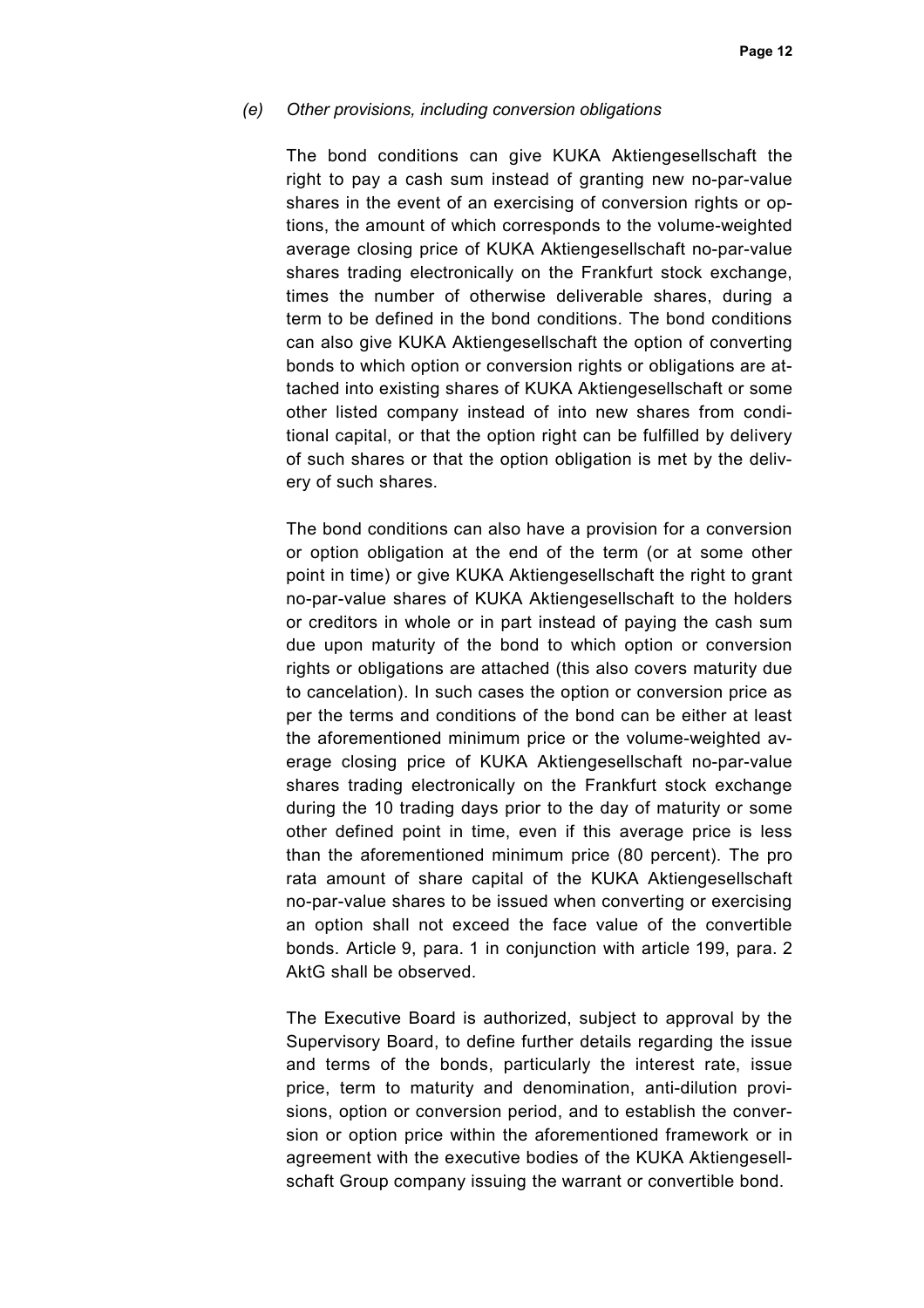### **(2) Authorization of new 2014 conditional capital**

The share capital will be conditionally increased by up to EUR 33,486,707.80 by issuing up to 12,879,503 new no-par-value shares (2014 conditional capital). The conditional capital increase will be applied to grant no-par-value shares when conversion or option rights are exercised (or upon fulfillment of corresponding option/conversion obligations) or when KUKA Aktiengesellschaft exercises its option to grant no-par-value shares of KUKA Aktiengesellschaft instead of paying wholly or partially the monies due to the holders of conversion or warrant bonds, participation rights or participating bonds (or a combination of these instruments), issued by KUKA Aktiengesellschaft or a dependent Group company up to 27 May 2019 in exchange for cash contributions as a result of the authorization granted by the shareholders at the Annual General Meeting of 28 May 2014. Furthermore, new shares will be issued according to the condition in the aforementioned authorization resolution at the option or conversion price to be determined respectively.

The conditional capital increase shall only be conducted in the event of an issue of bonds to which option or conversion rights or obligations are attached in accordance with the authorization by shareholders at the Annual General Meeting of 28 May 2014 and only to the extent that option or conversion rights are exercised or to the extent that holders of bonds obligated to convert or exercise their options fulfill their conversion or option obligations, or to the extent that KUKA Aktiengesellschaft exercises its option to grant no-par-value shares of KUKA Aktiengesellschaft instead of paying wholly or partially the monies due and provided in each case no cash settlement is granted or treasury shares or shares of another listed company are used to service the bonds. The new shares issued shall participate in the profits as of the beginning of the financial year in which they are issued. The Executive Board is authorized, subject to approval by the Supervisory Board, to define the further details of execution of the conditional capital increase.

#### **(3) Amendments to the Articles of Association**

The following new para. 8 will be inserted in article 4 of the Articles of Association:

"The share capital is conditionally increased by up to EUR 33,486,707.80, divided into up to 12,879,503 no-par-value shares (2014 conditional capital). The conditional capital increase will only be carried out to the extent that holders or creditors of option or conversion rights or conversion or option obligations exercise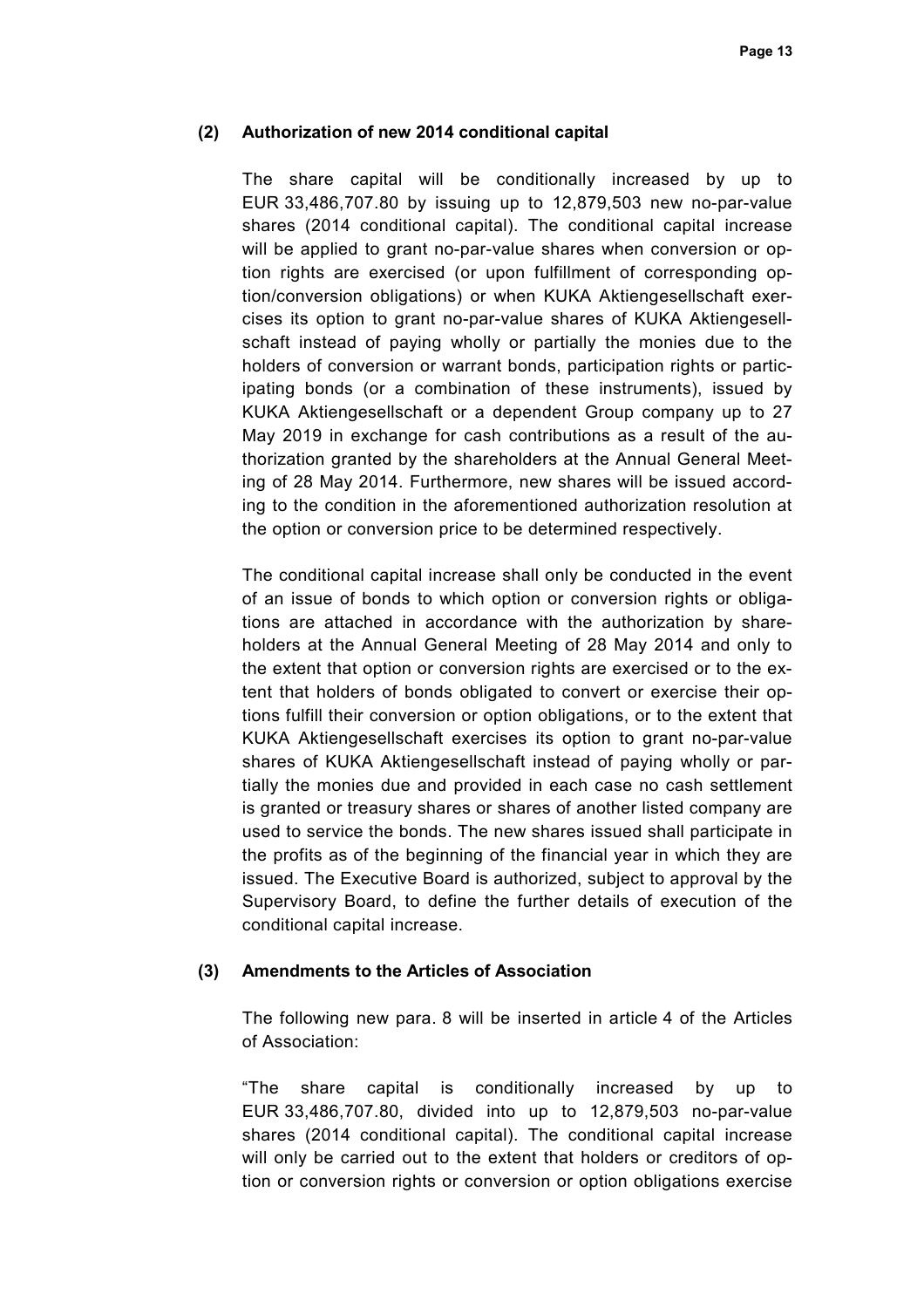their option or conversion rights in exchange for cash for options and or convertible bonds, participation rights or participating bonds (or a combination of these instruments), issued or guaranteed by KUKA Aktiengesellschaft or a dependent Group company of KUKA Aktiengesellschaft up to 27 May 2019 as a result of the authorization granted to the Executive Board by shareholders at the Annual General Meeting of 28 May 2014, or, to the extent they were obliged to exercise their conversion or option rights, fulfill their conversion or option obligations, or to the extent that KUKA Aktiengesellschaft exercises its option to wholly or partially grant shares of KUKA Aktiengesellschaft instead of paying the monies due, provided no cash settlement or treasury shares or shares of another listed company are used to service the bonds. The new shares will be issued according to the conditions of the aforementioned authorization resolution at the option or conversion price to be determined respectively. The new shares shall participate in the profits as of the beginning of the financial year in which they are issued. The Executive Board is authorized, subject to approval by the Supervisory Board, to define the further details of execution of the conditional capital increase."

### **(4) Authorization to amend the Articles of Association**

The Supervisory Board is authorized to amend the wording of paragraphs 1 and 8 of article 4 of the Articles of Association as per the respective issue of shares offered under the stock option plan and all other associated amendments to the Articles of Association that only affect the wording. The same applies in the event the authorization to issue bonds is not exercised after expiry of the period of authorization, or to the extent the conditional capital has not been utilized at the time of expiry of the option or conversion rights, or deadline for fulfillment of the conversion or option obligations.

# **7. Election of the auditor of the annual financial statements and the consolidated financial statements for the 2014 financial year, as well as the auditor for an independent review, if applicable, of the condensed financial statements and the interim management report for the first half-year of the 2014 financial year**

The Supervisory Board proposes, on the basis of the Audit Committee's recommendation, to resolve that KPMG AG Wirtschaftsprüfungsgesellschaft, Berlin, be elected as the auditor of the annual financial statements and the consolidated financial statements for the 2014 financial year and for an independent review of the condensed financial statements and the interim management report for the first halfyear of the 2014 financial year, if such a review of these statements is conducted.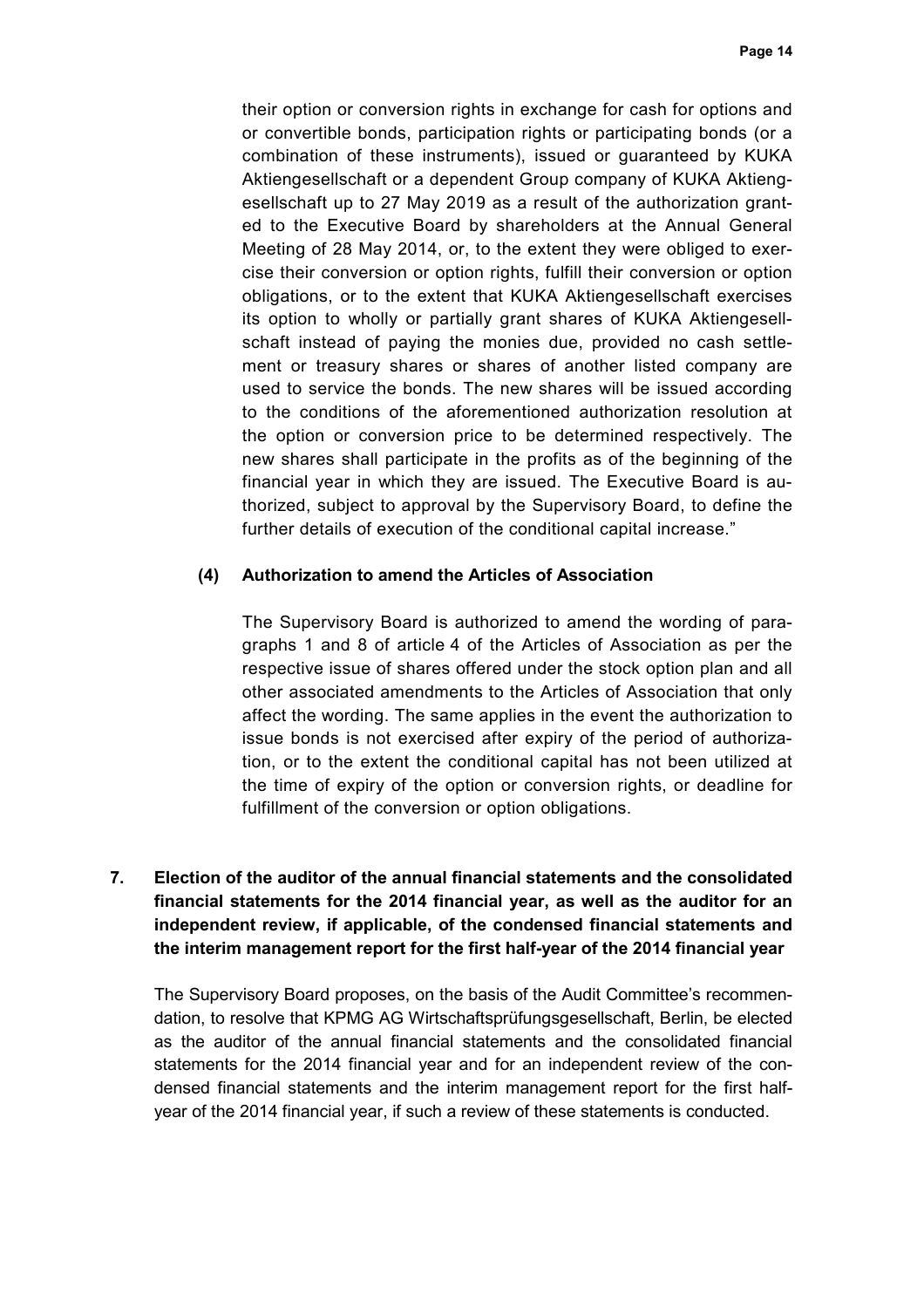#### **II. Reports**

# **1. Report of the Executive Board to the Annual General Meeting concerning Agenda Item 5 pursuant to article 71, para. 1, no. 8, article 186, para. 4, sentence 2 AktG**

The Executive Board has put together a written report concerning Agenda Item 5 pursuant to article 71, para. 1, no. 8, sentence 5 in conjunction with article 186, para. 4, sentence 2 AktG outlining the reasons for the authorization proposed in Agenda Item 5 for the purchase of treasury shares under partial limitation of the equality principle and a possible right of shareholders to tender their shares as well as the reasons for the authorization proposed in Agenda Item 5 for the disposal of treasury shares by means other than the open market or under observation of the equality principle and at the proposed issue price. This report shall, from the day the Annual General Meeting is convened, be available for shareholders to view at the Company's premises, as well as on the Internet at www.kuka-ag.de. On request, every shareholder shall be sent this report without delay and free of charge. The report shall be announced as follows:

Agenda Item 5 encompasses a proposal to authorize the Company to acquire treasury shares in the amount of up to 10 percent of the share capital existing at the time the resolution is adopted. According to article 71, para. 1, no. 8 AktG, treasury shares may also be purchased or sold by means other than the typical case of a purchase or sale on the open market. In addition to purchases on the open market, the Company shall also be granted the option of purchasing treasury shares by means of a public offer (tender process). The consideration per share paid by the Company may not exceed or fall short of – by more than 10 percent excluding incidental costs – the average closing price of the shares of the Company in the XETRA trading system of Deutsche Börse AG (or a comparable successor system) on the last five trading days before the purchase of treasury stock or, in the case of a public tender offer, from the eighth to the fourth trading day (each inclusive) before the day of publication of the public tender offer.

In a public tender offer, any shareholder willing to sell can decide how many shares he wishes to offer and, in the case of the setting of a price range, at what price he wishes to offer them. If the volume of tenders at the set price exceeds the number of shares the Company wishes to purchase, there must be, with a partial exclusion in this connection of any right of the shareholders to tender their shares, an allocation of acceptances to the tenders. As part of this process it shall be possible, once again with a partial exclusion in this connection of any right of the shareholders to tender their shares, to give priority to the acceptance of small-lot tenders or smaller portions of tenders. This possibility is designed to avoid odd numbers when determining the pro rata shares to be purchased, as well as small residual amounts, thereby simplifying the technical execution. Moreover, the scaling can occur according to the tender rate instead of the holding rate, as the acquisition process is then technically concluded in an economically reasonable fashion. Ultimately, a rounding according to business principles for the avoidance of fractions of shares is intended.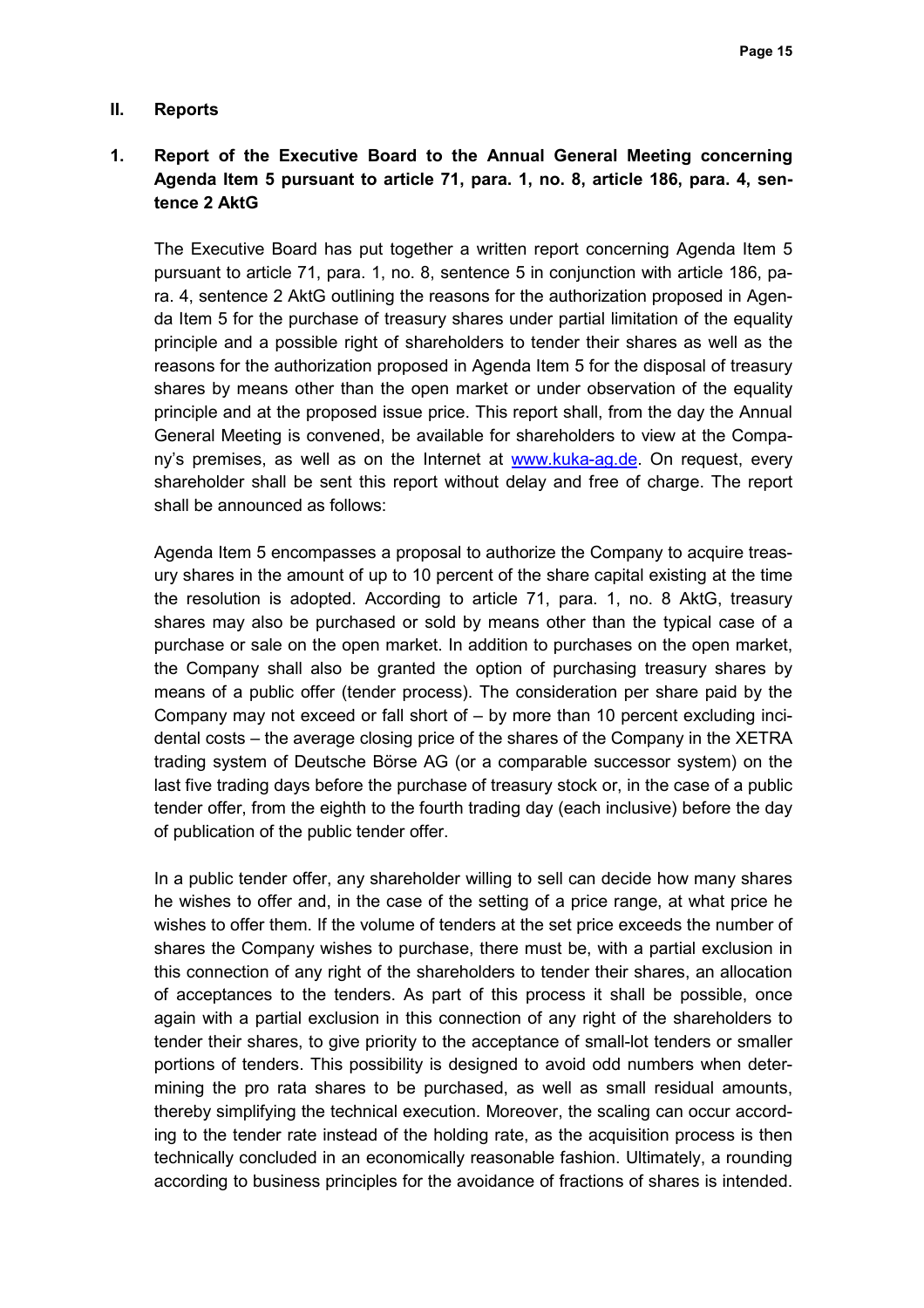In this respect, the acquisition rate and the number of shares to be acquired from individual tendering shareholders can be rounded as required to technically represent the acquisition of whole shares. The Executive Board finds an exclusion of any additional shareholder tender rights justified as well as appropriate vis-à-vis the shareholders.

The resale of treasury shares after purchase shall be possible subject to the exclusion of the subscription right of the shareholders in the following cases explained here:

By this means, the Executive Board shall be put in a position of having treasury shares available in order to be able – subject to the approval of the Supervisory Board – to offer these as consideration in connection with company mergers or the acquisition of companies, or parts of companies, or participations in companies, or other assets (including liabilities of the Company to third parties). In transactions of this kind, this form of consideration is demanded in various cases. The authorization here proposed is therefore intended to give the Company the flexibility needed in order to be able to take advantage of emerging opportunities in connection with company mergers or the acquisition of companies, or parts of companies, or participations in companies, or other assets (including liabilities of the Company to third parties) in a quick and flexible manner. When specifying the valuation relationship, the Executive Board will ensure that the interests of the shareholders are appropriately safeguarded. If liabilities of the Company are transferred to the Company in exchange for treasury shares, these are then extinguished and the equity capital is simultaneously increased for accounting purposes. When assessing the value of the shares granted as a counterconsideration, the Executive Board will take the market price of the KUKA shares as a guide. The Executive Board will report any use of this authorization to the Annual General Meeting.

The proposed resolution also encompasses the authorization to dispose of the acquired treasury shares subject to the exclusion of the subscription right by means other than the open market and in cases other than those connected with company mergers or the acquisition of companies, or parts of companies, or participations in companies, or other assets. A sale under exclusion of the subscription right is subject to the condition of the shares being sold for cash at a price that is not substantially lower than the stock market price of Company shares at the time of the sale. However, this authorization shall only be effective subject to the proviso that the shares sold subject to the exclusion of the subscription rights according to article 186, para. 3, sentence 4 AktG may not, in total, exceed 10 percent of the share capital, and in fact do not do so either on the date that this authorization becomes effective or on the date on which it is exercised. Shares to be counted against this limit of 10 percent include those shares

issued in order to service warrant or convertible bonds, participation rights or participating bonds or a combination of these instruments, provided that these instruments have been issued on the basis of an authorization resolved at the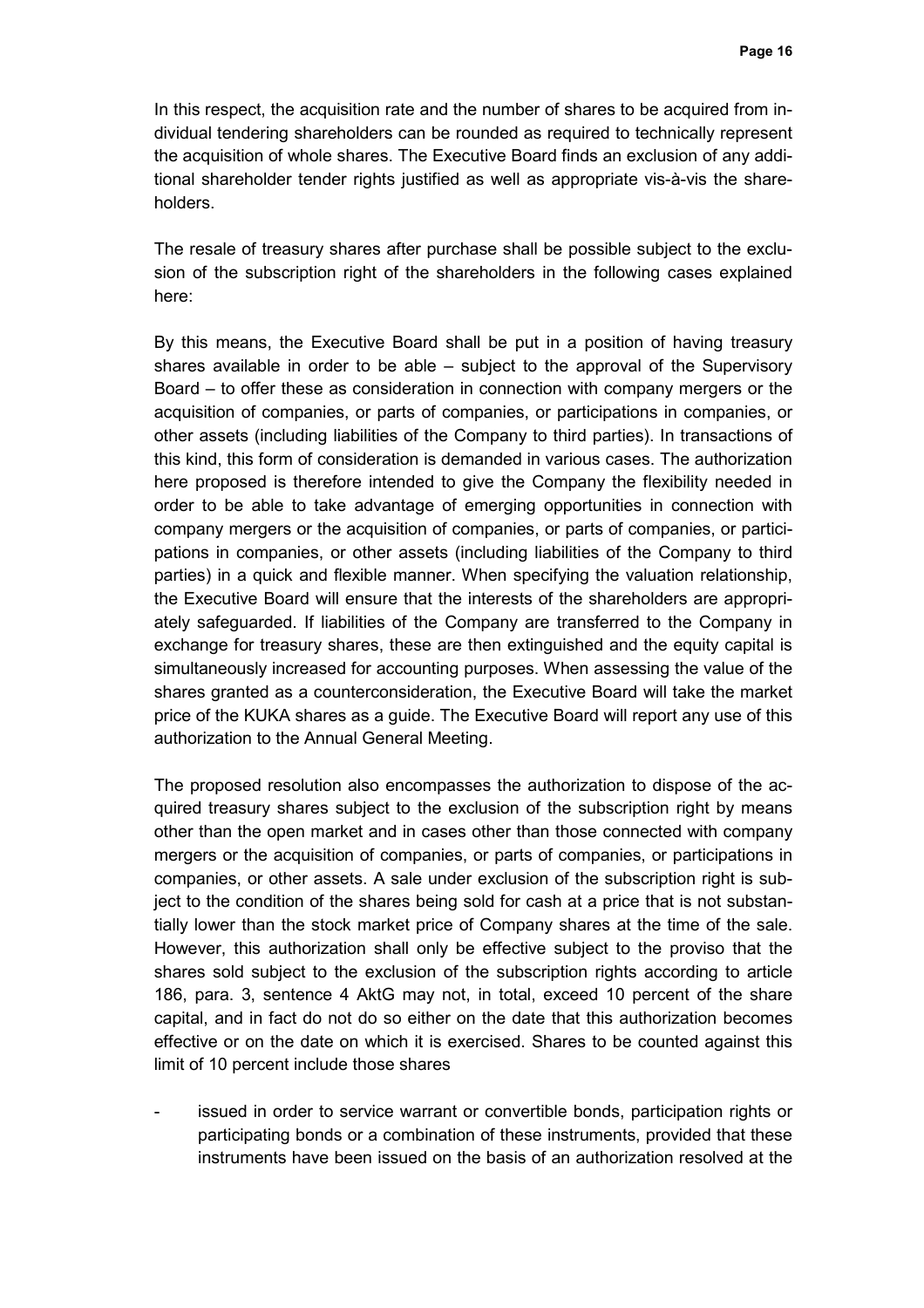Annual General Meeting on 28 May 2014 according to the appropriate application of article 186, para. 3, sentence 4 AktG; or

issued subject to the exclusion of the subscription right pursuant to article 186, para. 3, sentence 4 AktG by use of an authorization to issue new shares under authorized capital that is in effect at the date on which this authorization becomes effective, or by use of an authorization resolved at this Annual General Meeting.

The interests of the shareholders with respect to their assets and voting rights are properly protected by this limitation and by the fact that the issue price is guided by the market price. The authorization is in the interest of the Company because it allows greater flexibility. In particular, it makes it possible to issue shares in a targeted fashion to partners in cooperative ventures or to financial investors.

The authorization further opens up the possibility of using treasury shares for the introduction on foreign stock exchanges on which KUKA Aktiengesellschaft has not been listed to date. This makes it possible to broaden the shareholder base outside of Germany and to make the stock more attractive as an investment. The price at which the Company's shares will be launched on foreign stock exchanges will be based on the stock exchange price of the Company's shares and will not be substantially lower than this.

KUKA Aktiengesellschaft faces strong competition on the international capital markets. Adequate equity capital and the possibility of raising capital on the market at appropriate terms and conditions are of special importance in fast changing markets and given the existing pressure to expand. KUKA Aktiengesellschaft will endeavor to broaden its shareholder base and to make investment in the stock of the Company attractive. Accordingly, the authorization proposed here is designed to afford KUKA Aktiengesellschaft the necessary freedom of movement.

The Company shall be empowered to cancel treasury shares even without a renewed resolution by the Annual General Meeting.

This authorization for the acquisition of treasury shares, as well as the resale or cancelation of such shares, may be used once or several times, and also in part.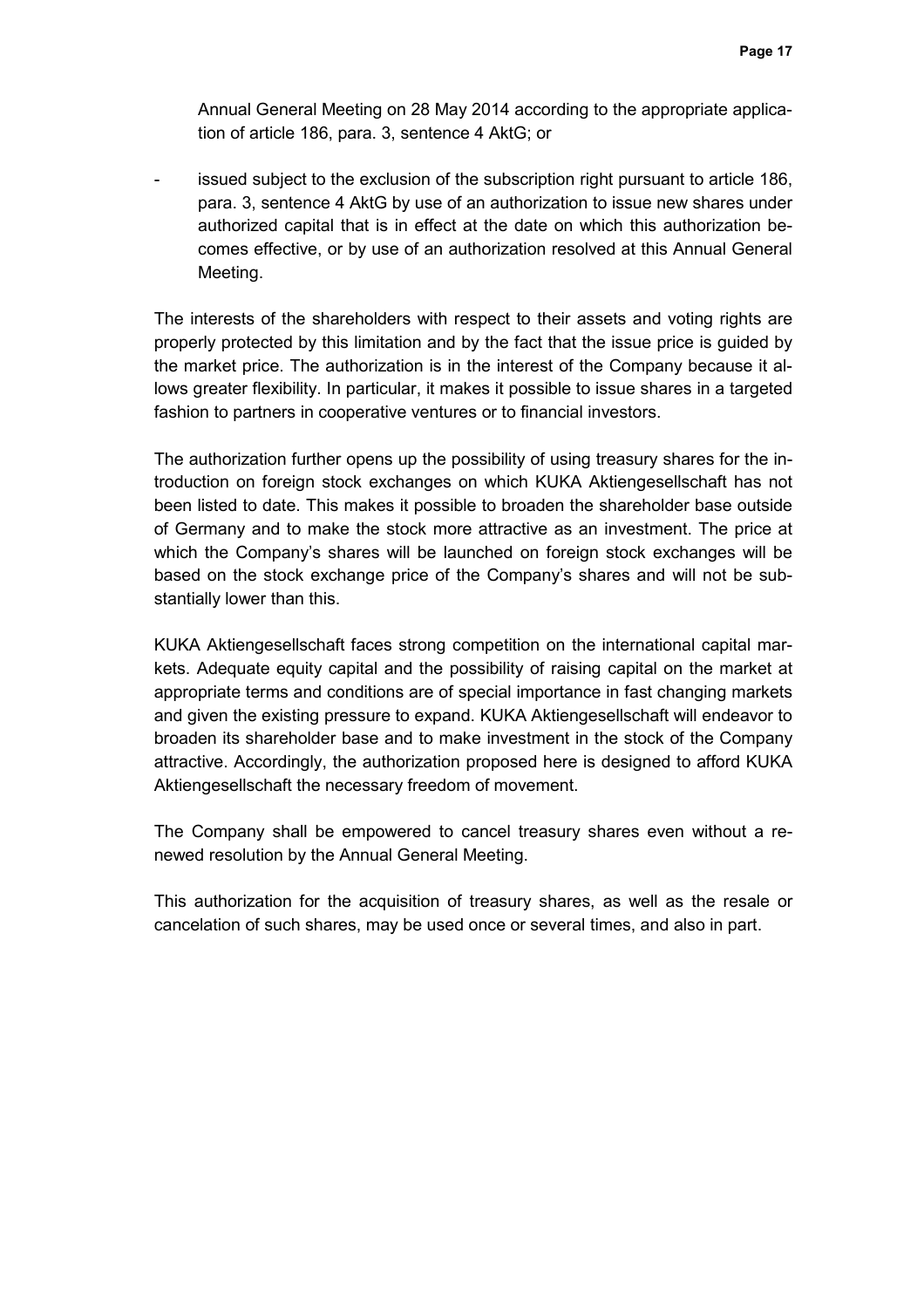# **2. Report of the Executive Board to the Annual General Meeting concerning Agenda Item 6 pursuant to article 221, para. 4, sentence 2 and article 186, para. 4, sentence 2 AktG**

The options of KUKA Aktiengesellschaft described in detail in the following for the financing of its activities are intended to expand the proposed authorization to issue warrant bonds and/or convertible bonds, participating bonds and participation rights or a combination of these instruments ("bonds") in a total nominal amount of up to EUR 600,000,000.00 and to create conditional capital of up to EUR 33,486,707.80, as well as to provide the Executive Board, subject to approval by the Supervisory Board – in particular under more favorable capital market conditions – with a more flexible and timely financing that is in the interest of KUKA Aktiengesellschaft.

In principle, shareholders are entitled to the legal subscription right for bonds associated with subscription or conversion rights or obligations (article 221, para. 4 in conjunction with article 186, para. 1 AktG). When shareholders are not granted immediate subscription of bonds, the Executive Board can exercise the option of issuing bonds to a financial institution or consortium of banks with the obligation of offering shareholders the opportunity of acquiring bonds in accordance with their subscription rights (indirect subscription right in the sense of article 186, para. 5 AktG).

The exclusion of the subscription right for fractional amounts makes it possible to utilize the requested authorization with rounded amounts. This facilitates the handling of shareholder subscription rights. The exclusion of the subscription right for the benefit of holders or creditors of already issued conversion and option rights or obligations has the advantage that the conversion price or option price for the already issued conversion or option rights or obligations does not have to be reduced and thus leads to an overall greater amount of funds that can be raised. Both instances of excluding the subscription right are therefore in the interest of KUKA Aktiengesellschaft and its shareholders.

With the exception of a conversion obligation and a share subscription right, the issue price for the new shares must be at least 80 percent of the market price determined at the time of the issuance of the bonds associated with subscription or conversion rights or obligations. The possibility of a premium (which can increase after the maturity of the warrant bonds or convertible bonds) establishes the necessary conditions so that the terms of bonds with option or conversion rights account for the capital market environment at the time of their issuance.

The Executive Board is further authorized, subject to approval by the Supervisory Board, to completely exclude the subscription right of the shareholders if the issuance of the bonds associated with option or conversion rights or obligations against cash payment results in an issue price not substantially less than the hypothetical market value of these bonds established using financial mathematical methods. This gives KUKA Aktiengesellschaft the ability to exploit favorable market situations on very short notice and quickly, and to achieve better conditions by being able to react quickly to the market when setting the interest rate and the issue price for the bonds.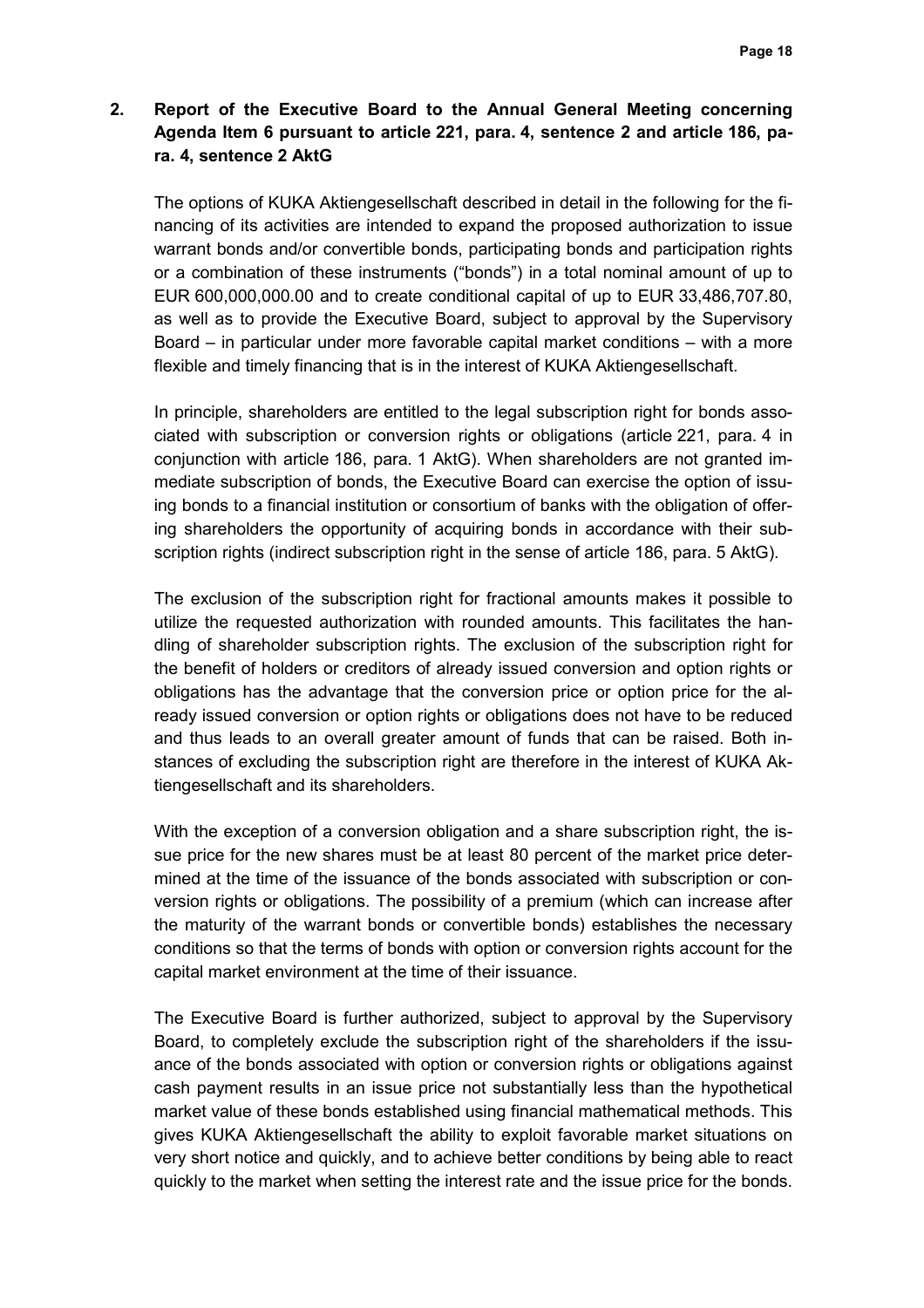It would not be possible to set conditions close to market and ensure smooth placement if the subscription right were retained. Article 186, para. 2 AktG authorizes the publishing of the exercise price (and thus the conditions of these bonds) by the third to last day of the subscription period. However, in light of the frequent volatility on the stock markets, market risk can also exist for more than a few days leading to "haircuts" during the setting of the bond conditions, which are then no longer close to the market. The existence of a subscription right also endangers the successful placement with third parties, i.e. increases the related expenditures due to the uncertainty of its exercise (subscription behavior). Finally, due to the length of the subscription period, KUKA Aktiengesellschaft cannot respond quickly to favorable or unfavorable market conditions when granting a subscription right, but rather is subject to deteriorating share prices during the subscription period, which can lead to a less favorable procurement of equity for KUKA Aktiengesellschaft.

In this event of a complete exclusion of the subscription right, the provision in article 186, para. 3, sentence 4 AktG applies accordingly pursuant to article 221, para. 4, sentence 2 AktG. The limit regulated therein for excluding the subscription right of 10 percent of the share capital must be complied with in the content of the resolution. In this case, when the authorization to exclude the subscription right pursuant to article 186, para. 3, sentence 4 AktG takes effect, the maximum volume of conditional capital made available for securing the option or conversion rights or obligations shall not exceed 10 percent of the existing share capital. A corresponding requirement in the resolution on the authorization also ensures that the 10 percent limit is not exceeded in the event of a reduction of capital because the authorization for excluding the subscription right expressly may not exceed 10 percent of the share capital, neither at the time the authorization takes effect nor, if this value is less, at the time of exercise of the existing authorization. Applied here are the treasury shares sold subject to the exclusion of the subscription right pursuant to article 186, para. 3, sentence 4 AktG and those shares issued from authorized capital under exclusion of the subscription right pursuant to article 186, para. 3, sentence 4 AktG, if the sale or issuance takes place during the period of this authorization until the subscription right free issuance according to article 186, para. 3, sentence 4 AktG of the bonds with option and/or conversion rights or obligations. This correspondingly reduces this amount. Article 186, para. 3, sentence 4 AktG also stipulates that the issue price may not be substantially less than the market price. This is intended to ensure that no material economic dilution of the value of the shares occurs. Whether such a dilutive effect occurs when issuing bonds with option or conversion rights or obligations under exclusion of the subscription right can be determined by calculating the hypothetical market price of the bonds in accordance with recognized methods, especially financial mathematical methods, and comparing this with the issue price. If, after proper examination, this issue price is only insignificantly below the hypothetical market price at the time of issuing the bonds, then an exclusion of the subscription right based on an insignificant shortfall is permissible under the intent and purpose of the regulation outlined in article 186, para. 3, sentence 4 AktG. The resolution therefore stipulates that the Executive Board, after proper examination, must come to the conclusion prior to issuing the bonds with option or conversion rights or obligations that the planned issue price will not lead to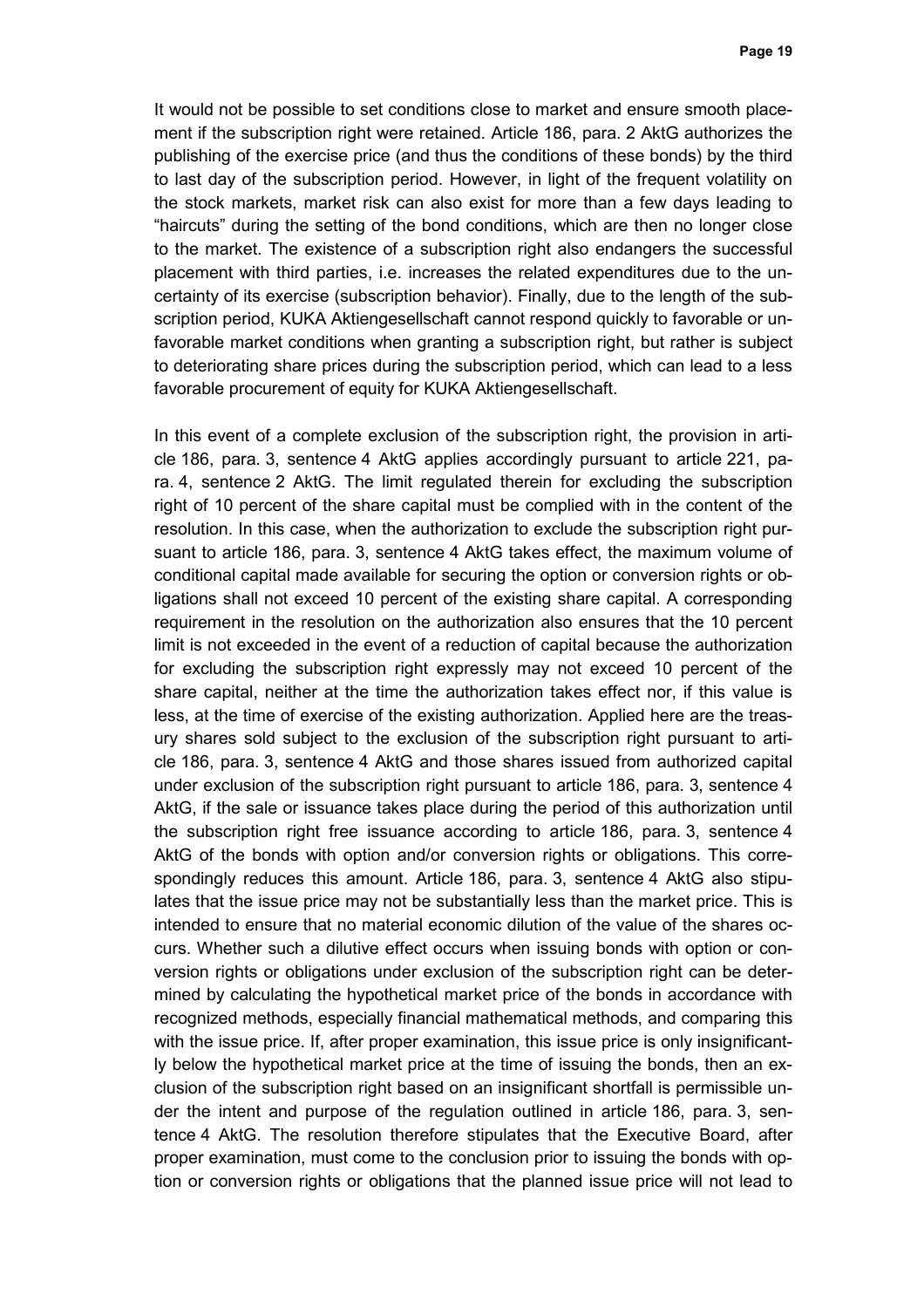any considerable dilution of the value of the shares because the issue price of the bonds is not substantially lower than the hypothetical market price determined in accordance with recognized methods, especially financial mathematical methods. Thus, the computed market value of a subscription right is reduced to virtually zero so that the shareholders are not subject to any considerable economic disadvantage as a result of the exclusion of the subscription right. These measures ensure that there is no considerable dilution of the share value due to the exclusion of the subscription right.

Moreover, shareholders may at any time maintain their percentage of the share capital of KUKA Aktiengesellschaft – even after conversion or option rights have been exercised, or the option or conversion obligations have taken effect – by purchasing shares on the open market. On the other hand, the authorization to exclude the subscription right allows KUKA Aktiengesellschaft to set conditions close to market with the greatest possible security with regard to the ability to place the bonds with third parties and to exploit favorable market situations on short notice.

To the extent that participation rights or participating bonds without option or conversion rights or obligations are issued, the Executive Board is authorized, with the consent of the Supervisory Board, to completely exclude the subscription right of the shareholders if these participating bonds or participation rights have obligation-like features, i.e. if they do not establish membership rights in KUKA Aktiengesellschaft, do not grant participation in liquidation proceeds, and the amount of interest is not calculated on the basis of the amount of annual net profit, net earning or the dividend. Furthermore, in this case the interest rate and the issue price of the participation rights or participating bonds must reflect the current market conditions at the time of issuance. If the conditions cited are met, the exclusion of the subscription right does not result in a disadvantage for shareholders, since the participation rights or participating bonds do not establish membership rights or a share of liquidation proceeds or profit in KUKA Aktiengesellschaft.

The Executive Board Report to the Annual General Meeting pursuant to article 221, para. 4, sentence 2 in conjunction with article 186, para. 4, sentence 2 AktG, provided in its entirety above, is available for shareholders to view, starting from the day of the convening of the Annual General Meeting, at the business premises of the Company (Zugspitzstrasse 140, 86165 Augsburg, Germany), at the Annual General Meeting, and for download on the Internet at www.kuka-ag.de. On request, every shareholder shall be sent this report without delay and free of charge.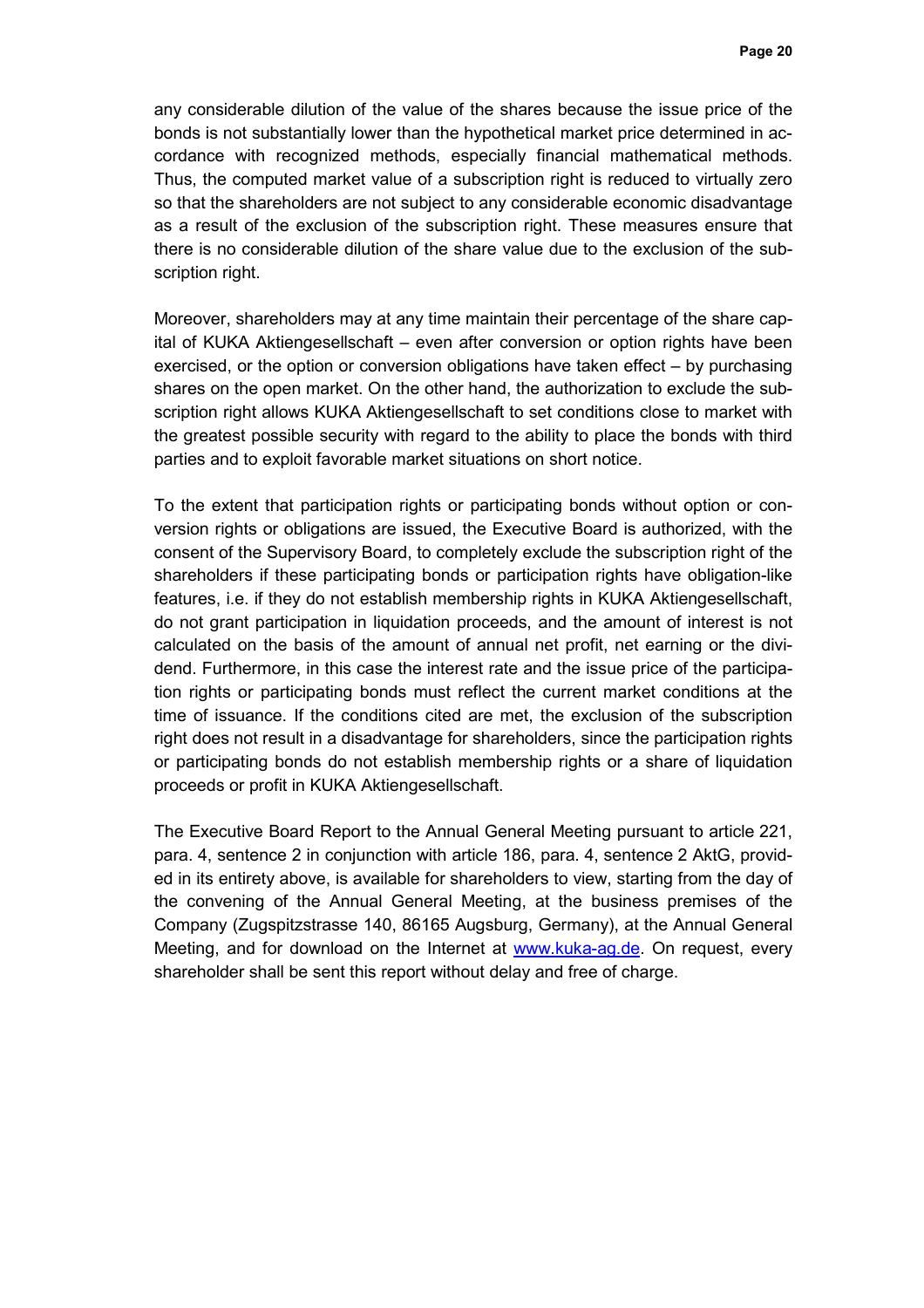### **III. Further information relating to the convening of the Annual General Meeting**

### **Total number of shares and voting rights**

The Company's share capital comprises, at the time the Annual General Meeting is convened, 33,915,431 no-par-value shares; there are no other share classes. Each share confers one vote, resulting in 33,915,431 participating and voting shares.

# **Prerequisites for attending the Annual General Meeting and exercising voting rights (with record date in accordance with article 123, para. 3, sentence 3 AktG [Stock Corporation Act] and its meaning)**

Shareholders wishing to attend the Annual General Meeting and exercise their voting right must register prior to the General Meeting. In addition, shareholders are required to provide proof of their right to attend the Annual General Meeting or to exercise voting rights. A certificate of share ownership issued in German or English by their custodian bank with reference being made to the start of the 21st day before the Annual General Meeting, Wednesday, 7 May 2014, 0:00 hours CEST (so-called "record date") is sufficient.

The registration and proof of share ownership must be in text form and be sent to the Company to the following address and be received no later than the seventh day prior to the General Meeting, i.e. at the latest by Wednesday, 21 May 2014, 24:00 hours, CEST:

> **KUKA Aktiengesellschaft c/o C-HV AG Gewerbepark 10 92289 Ursensollen**

**Fax: +49/(0)9628/92 99 871 e-mail: HV@Anmeldestelle.net** 

With respect to attendance at the General Meeting and the exercise of voting rights, only those persons shall be deemed shareholders for the Company's purposes who have provided such proof. In this respect, the right to attend and the scope of the voting rights shall be determined exclusively on the basis of the shareholding proven as of the record date. The record date does not involve any lock-up period for the shares. Even if all or some of the shares are sold after the record date, the shares held by the shareholder as of the record date shall be authoritative for attendance and for the scope of the voting rights; i.e. any sale of shares after the record date shall not affect the right to attend or the scope of voting rights. The same shall apply accordingly to new shares or additional shares acquired after the record date. Persons who do not hold any shares yet as of the record date and become shareholders after that date shall not be entitled to attend or vote. Furthermore, the record date is not a relevant date for dividend rights.

Admission tickets to the Annual General Meeting shall be issued to the shareholders after proper receipt of the registration and proof of share ownership. To ensure timely receipt of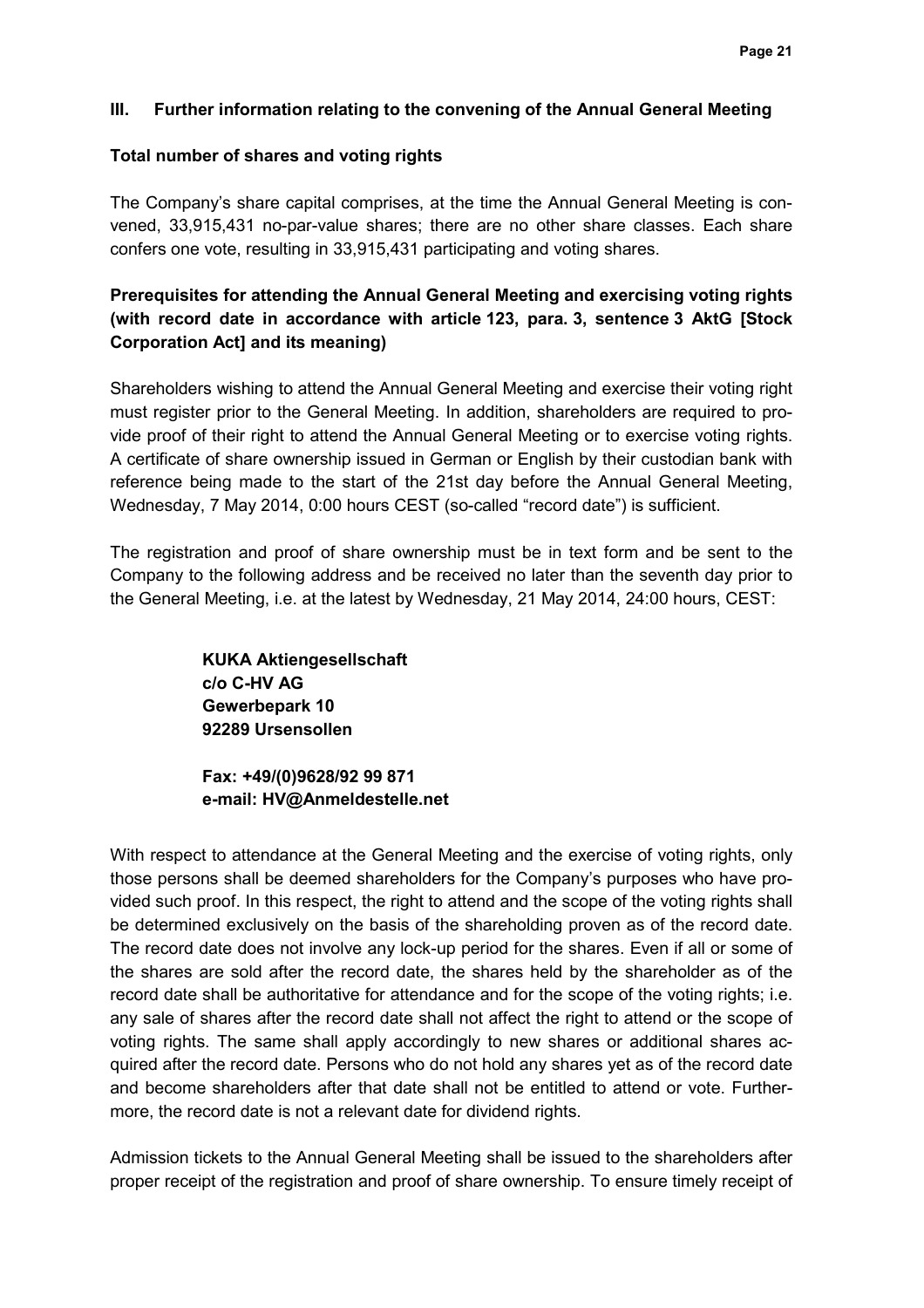admission tickets, we kindly ask shareholders to send the registration and proof of share ownership as early as possible.

#### **Voting by proxy**

Shareholders may, by appropriately granting power of attorney, also exercise their voting rights at the Annual General Meeting by way of proxy, e.g. through a bank or a shareholders' association. If the shareholder appoints more than one person as a proxy, the Company may reject one or more of these persons. The requirement to register in due time and form and provide proof of share ownership in accordance with the above stipulations shall apply also in the case of voting by proxy.

In principle, any granting of power of attorney, revocation thereof and proof of authorization in relation to the Company must be in text form in accordance with article 134, para. 3, sentence 3 AktG. For granting power of attorney, shareholders may use the proxy section on the admission ticket form that they will receive after registration, or the proxy form that can be downloaded from the Company's website at www.kuka-ag.de. Shareholders shall also have the option of issuing special power of attorney in text form. Until the beginning of voting at the Annual General Meeting, the following address, fax number and e-mail address shall be available for sending proof of authorization as a proxy and for revoking power of attorney:

> **KUKA Aktiengesellschaft c/o C-HV AG Gewerbepark 10 92289 Ursensollen**

**Fax: +49/(0)9628/92 99 871 e-mail: vollmacht@c-hv.com** 

The entry and exit desks at the Annual General Meeting shall be available for this purpose on the day of the Annual General Meeting, from 9:00 am, at the Congress Center, Gögginger Strasse 10, 86159 Augsburg.

If a bank, a shareholders' association or any other equivalent institution, entity or person in accordance with article 135 AktG is appointed as a proxy, the text form requirement for such power of attorney shall apply neither by law nor according to the Company's Articles of Association. According to the law, it shall, in such cases, suffice if the proxy is able to validate its power of attorney. In addition, the power of attorney must be complete and refer only to the exercise of voting rights. Therefore, we advise shareholders wishing to authorize a bank, a shareholders' association or any other equivalent institution, entity or person as a proxy in accordance with article 135 AktG to confer with the proxy regarding the form that the power of attorney should take. In such cases, power of attorney shall be granted only to a specified proxy. According to article 135, para. 7 AktG, however, the effectiveness of the voting shall not be impaired by any breach of the aforementioned and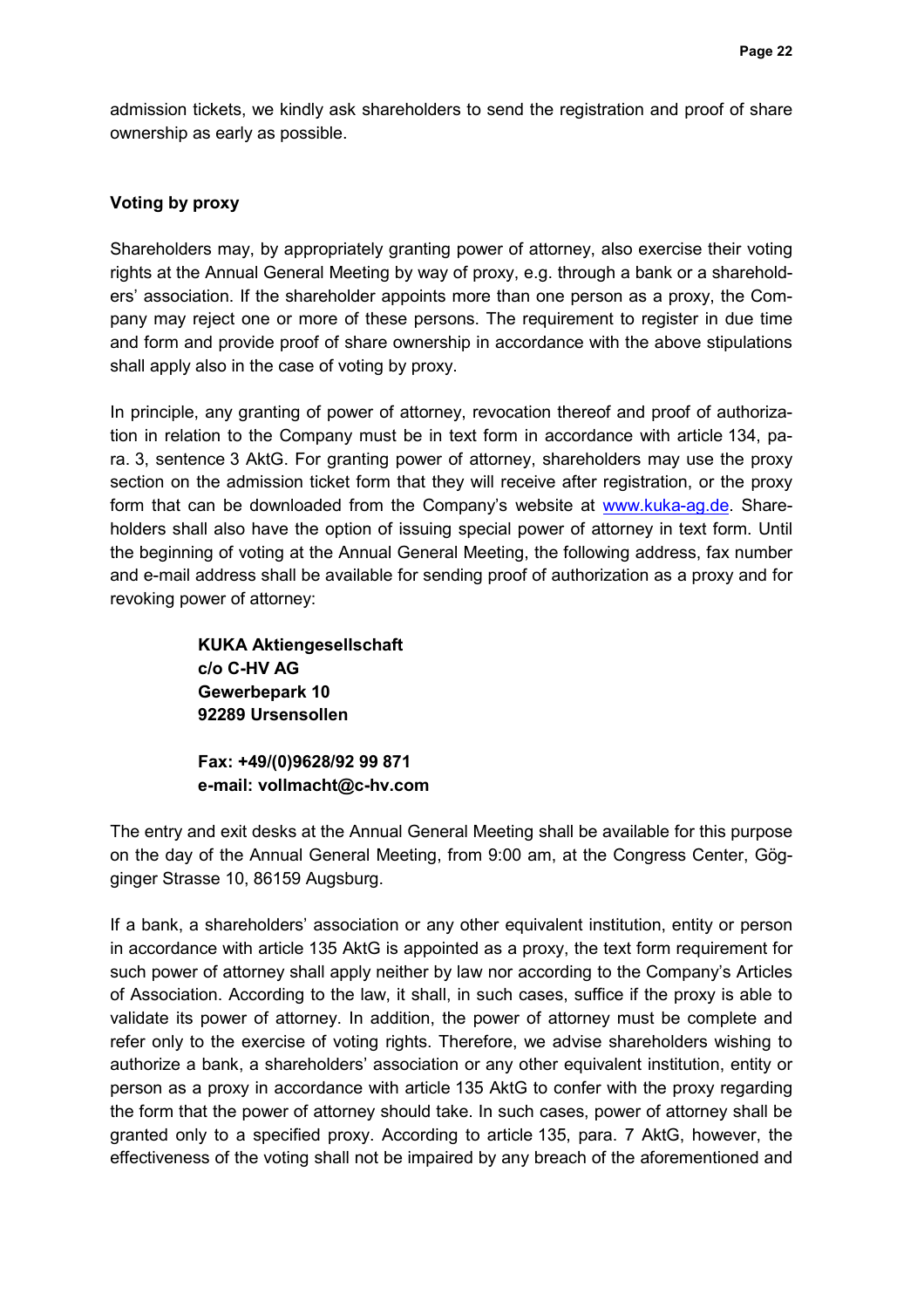specified additional requirements stated in article 135 AktG for the appointment of a proxy as stated in this section.

We offer our shareholders the possibility of authorizing Company-appointed proxies to exercise their voting rights. The Company has laid down the following provisions for this: The exercise of voting rights by such Company-appointed proxies shall be subject to express instructions given in respect of the specific items on the agenda. Without such express instructions, voting rights shall not be deemed to have been represented. The form for granting power of attorney and issuing instructions that is sent together with the admission ticket can be used for granting power of attorney. Any granting of power of attorney (along with instructions), revocation thereof and proof of authorization in relation to the Company must be in text form. The Company must receive power of attorney for Company-appointed proxies, along with express instructions, at the latest by Monday, 26 May 2014, 24:00 hours CEST, sent to the address below:

> **KUKA Aktiengesellschaft c/o C-HV AG Gewerbepark 10 92289 Ursensollen**

**Fax: +49/(0)9628/92 99 871 e-mail: vollmacht@c-hv.com** 

The entry and exit desks at the Annual General Meeting shall be available for giving, revoking and altering instructions in relation to any Company-appointed proxy on the day of the Annual General Meeting, from 09:00 am, at the Congress Center, Gögginger Strasse 10, 86159 Augsburg.

The offer of the option to authorize Company-appointed proxies to exercise voting rights shall not affect any of the aforementioned possibilities of participation and representation, including attendance in person or participation via another proxy, such as a bank or shareholders' association. All these possibilities shall remain fully open to shareholders.

## **Publication on the Company's website**

Shortly after the convening of the Annual General Meeting, the following information and documents shall be available on the Company's website at www.kuka-ag.de (cf. article 124a AktG):

- 1. the content of the convening notice, including an explanation as to why no resolution has been provided for Agenda Item 1, as well as the total number of shares and voting rights at the time of convening;
- 2. the documents to be made available to the General Meeting;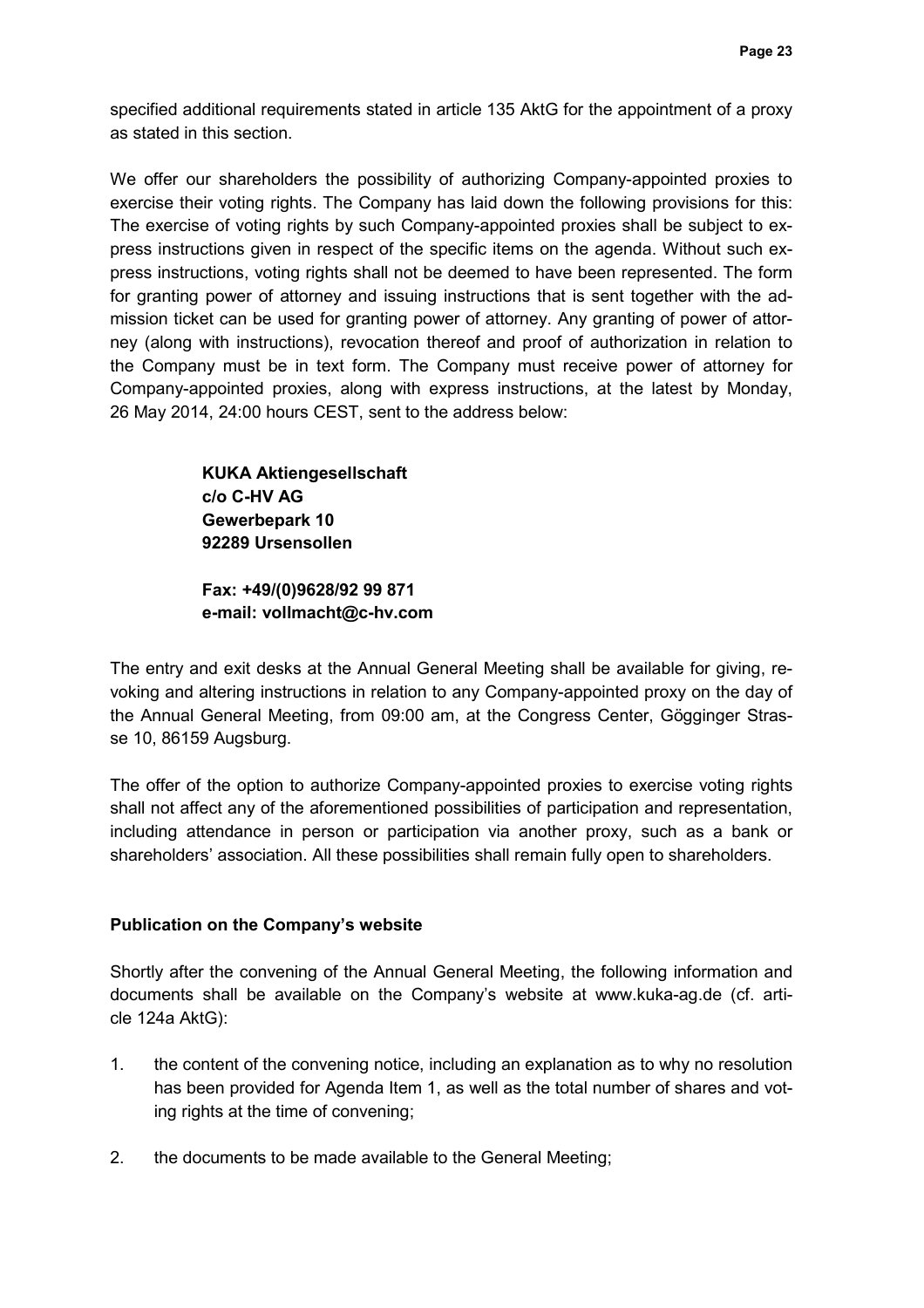3. a form that can be used for voting by proxy.

## **Shareholder rights in accordance with article 122, para. 2, article 126, para. 1, article 127 and article 131, para. 1 AktG**

### **Addition to the agenda in accordance with article 122, para. 2 AktG**

Shareholders whose shares amount in aggregate to EUR 500,000 of the share capital may request that items be included in the agenda and published. A statement of grounds or a proposal for a resolution must be attached to every new item. Any such request must be directed in writing or using electronic means in accordance with article 126a BGB [German Civil Code] to the Executive Board of the Company (KUKA Aktiengesellschaft, Executive Board, reference: "Annual General Meeting", Zugspitzstrasse 140, 86165 Augsburg (e-mail: hauptversammlung2014@kuka.com)) and must be received by the Company at least 30 days prior to the Annual General Meeting, not counting the day of receipt and the day of the Annual General Meeting. The last permissible day of receipt is therefore Sunday, 27 April 2014, 24:00 hours CEST. Further details concerning the prerequisites for exercising this right and the limitations of this right can be found on the Company's website at www.kuka-ag.de under "Announcements in accordance with article 121, para. 3, sentence 3, no. 3 AktG regarding shareholder rights".

## **Motions and nominations by shareholders in accordance with article 126, para. 1 and article 127 AktG**

Shareholders may propose motions regarding specific items on the agenda (cf. article 126 AktG). The same applies to nominations for the election of Supervisory Board members or the auditors of the annual financial statements (cf. article 127 AktG).

According to article 126, para. 1 AktG, shareholder motions, including the name of the shareholder, a statement of grounds for the motion and any statement from the Management shall be made available to the persons entitled to access this information as set forth in article 125, para. 1 to 3 AktG under the conditions stated therein (this includes, among others, shareholders who demand this), provided that the shareholder has submitted a countermotion to a motion of the Executive Board and/or Supervisory Board on a specific item on the agenda, with a statement of grounds for the countermotion, to the address given below at least 14 days before the Company's Annual General Meeting, not counting the day of receipt. The last permissible day of receipt is therefore Tuesday, 13 May 2014, 24:00 hours CEST. A countermotion does not have to be made available if one of the exclusions under article 126, para. 2 AktG applies. Further details concerning the prerequisites for exercising this right and the limitations of this right can be found on the Company's website at www.kuka-ag.de under "Announcements in accordance with article 121, para. 3, sentence 3, no. 3 AktG regarding shareholder rights".

The right of each shareholder to propose, during the Annual General Meeting, countermotions regarding the various agenda items even without prior communication to the Company shall remain unaffected. We point out that any countermotions sent to the Company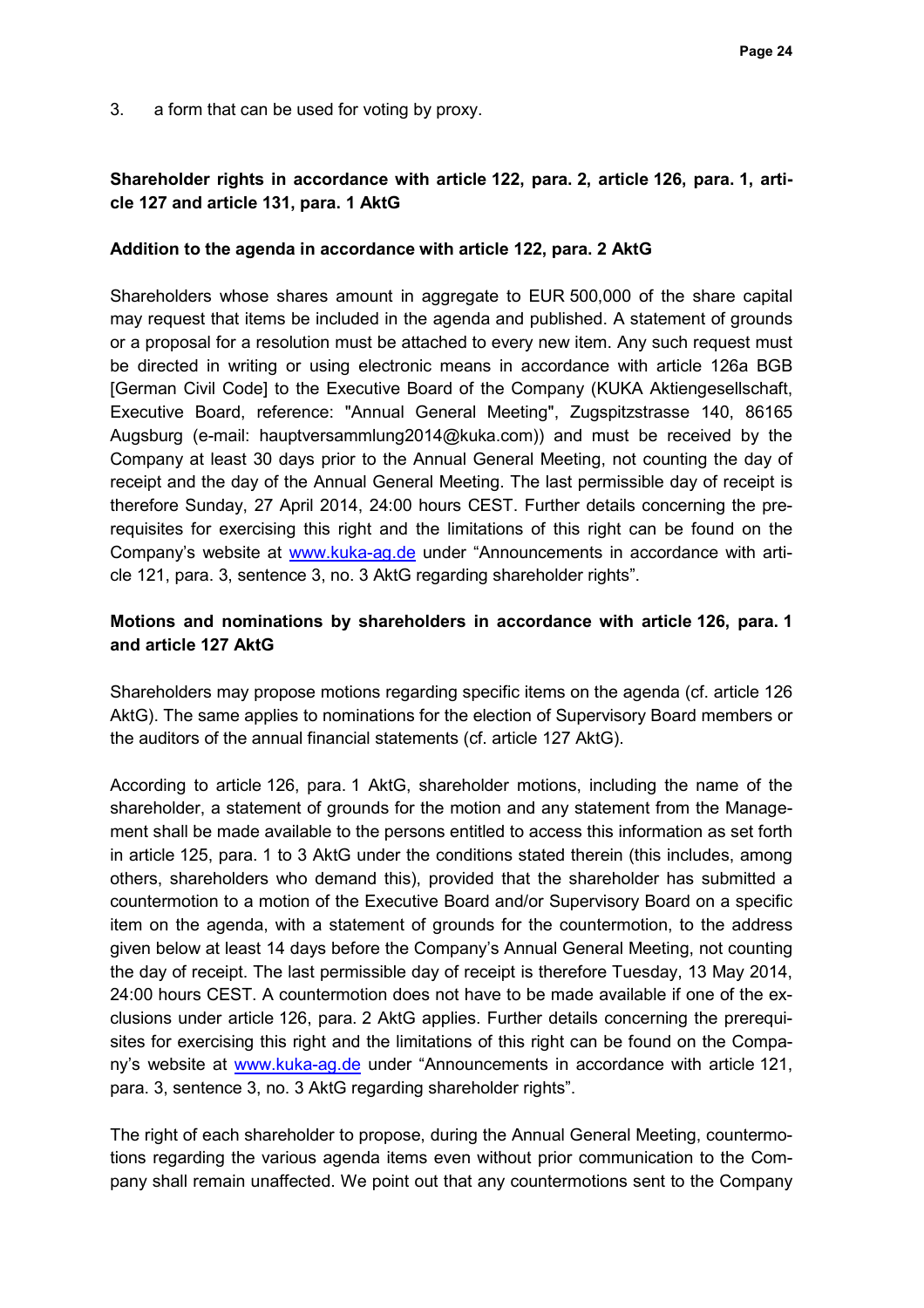in advance in due time shall be considered at the Annual General Meeting only if they are made orally during the meeting.

A statement of grounds does not need to be provided for nominations made by shareholders in accordance with article 127 AktG. Nominations for election shall be made available only if they include the name, the profession exercised and the place of residence of the nominee and, in the case of an election of Supervisory Board members, information on their membership in other supervisory boards prescribed by law (cf. article 127, sentence 3 in conjunction with article 124, para. 3 and article 125, para. 1, sentence 5 AktG). According to article 127, sentence 1 AktG in conjunction with article 126, para. 2 AktG, there are further grounds on which nominations for election do not need to be made available on the Internet. In all other respects, the prerequisites and provisions for making motions available shall correspondingly apply, in particular that Tuesday, 13 May 2014, 24:00 hours CEST, is the last permissible date for the receipt of nominations at the address given below, in order for them to still be made available. Further details concerning the prerequisites for exercising this right and the limitations of this right can be found on the Company's website at www.kuka-ag.de under "Announcements in accordance with article 121, para. 3, sentence 3, no. 3 AktG regarding shareholder rights".

Any motions (including any statement of grounds) or nominations made by shareholders in accordance with article 126, para. 1 and article 127 AktG must be sent exclusively to:

> **Executive Board KUKA Aktiengesellschaft Reference "Annual General Meeting" Zugspitzstrasse 140 86165 Augsburg, Germany**

**Fax: +49/(0)821/7975393 e-mail: hauptversammlung2014@kuka.com**

Motions and nominations for election that are to be made available (including the name of the shareholder and  $-$  in the case of motions  $-$  a statement of grounds) shall be made available after their receipt on the Internet at www.kuka-ag.de. Any statements from the Management shall also be made available at the above Internet address.

### **Right of shareholders to information in accordance with article 131, para. 1 AktG**

At the Annual General Meeting, each shareholder and shareholder representative may request from the Executive Board information on the Company's affairs, to the extent that such information is necessary to permit a proper evaluation of the relevant item on the agenda (cf. article 131, para. 1 AktG). This right to information also extends to information on the Company's legal and business relations with any affiliated company, as well as information on the state of the Group and the companies included in the consolidated financial statements. Requests for information are generally to be made orally at the Annual General Meeting during the discussion.